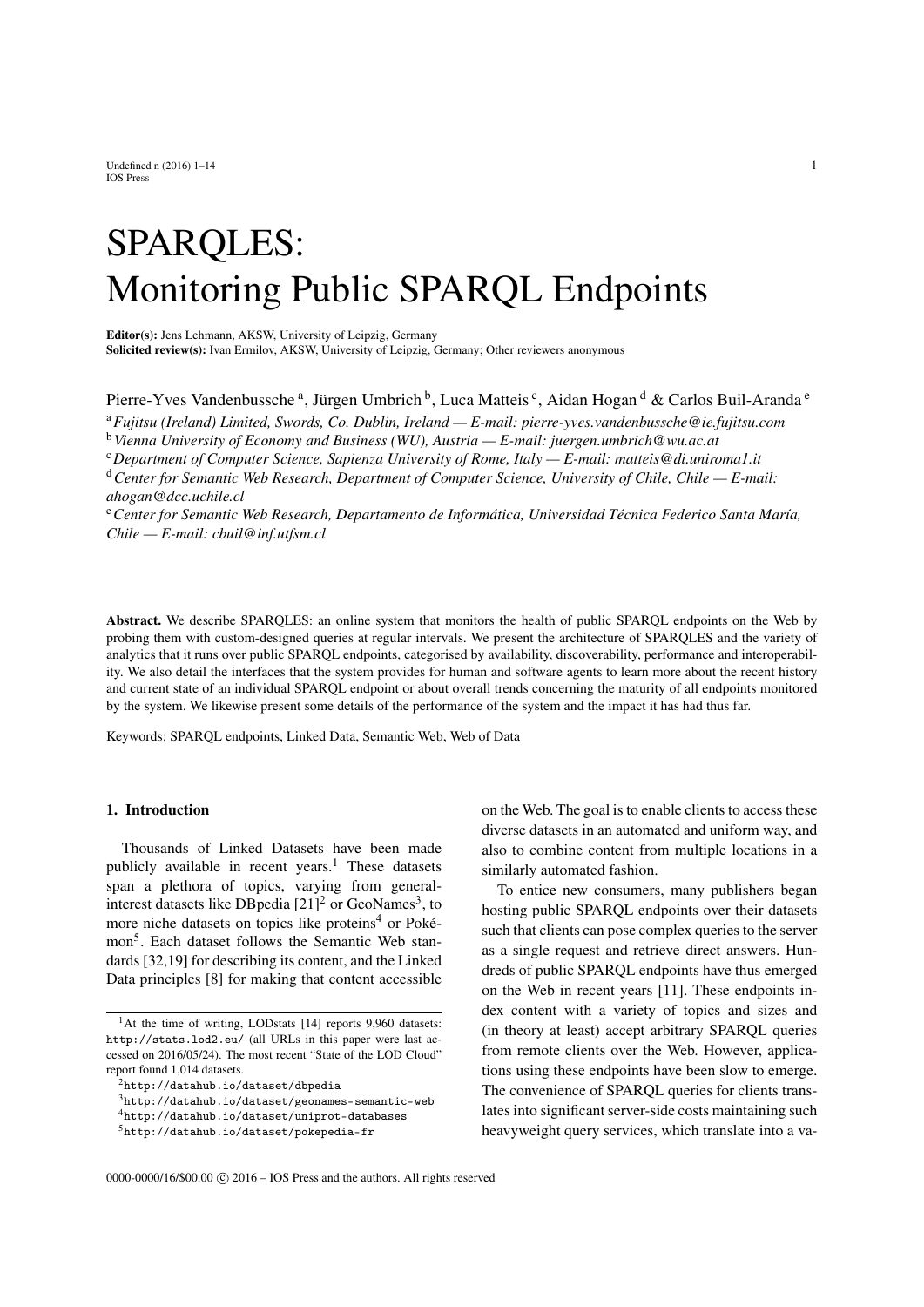riety of technical problems on the level of the SPARQL infrastructure itself [\[11\]](#page-15-4).

With respect to what that SPARQL infrastructure consists of, the recent SPARQL 1.1 standard issued recommendations relating to the following:

- Query The SPARQL 1.1 Query Language recommendation [\[18\]](#page-15-5) extends the original SPARQL Query Language [\[27\]](#page-16-1) with features such as property paths, sub-queries, aggregates, etc. The related SPARQL 1.1 Federated Query recommendation [\[26\]](#page-16-2) specifies how a SPARQL engine can invoke a remote endpoint at runtime.
- Protocol The SPARQL 1.1 Protocol recommendation [\[15\]](#page-15-6) specifies how clients should interact with a SPARQL endpoint over HTTP, including how GET/POST requests should be structured, what sorts of responses should be returned, etc. Three output result formats have also been recommended, extending the XML format introduced in the original standard with options for returning data in JSON or CSV/TSV.
- Description The SPARQL 1.1 Service Description recommendation [\[36\]](#page-16-3) provides a vocabulary with which the capabilities and configuration of a SPARQL endpoint can be described in RDF such that, for example, clients can discover endpoints with the features they need.
- Update The SPARQL 1.1 Update specification [\[16\]](#page-15-7) describes a language for inserting, deleting and updating the data present in a SPARQL engine.
- Entailment The SPARQL 1.1 Entailment Regimes recommendation [\[17\]](#page-15-8) describes how ontological entailments can be included when computing the answers for a SPARQL query.

With respect to public SPARQL endpoints, the latter two aspects of the SPARQL infrastructure are *currently* of lesser interest: updates to data are unlikely to be enabled on a public query service and we do not yet know of any public SPARQL endpoint supporting entailment regimes. Thus, for clients of current public endpoints, the former three aspects – query, protocol, and description – appear to be of most relevance.

With respect to these three infrastructural aspects, in previous work [\[11\]](#page-15-4) we performed an empirical investigation of the maturity of public SPARQL endpoints from the perspective of the client, who we argue needs endpoints that are: (i) highly-available through the SPARQL protocol, thus allowing queries to be answered reliably at any time; (ii) described using standard vocabularies in well-known locations, thus allowing for the (automatic) discovery of relevant endpoints over the Web; (iii) capable of answering queries in acceptable time, thus enabling their use in real-time applications; (iv) compliant with respect to supporting the query features of SPARQL (1.1), thus enabling them to be interrogated alongside other endpoints in a uniform manner. If an endpoint has high availability, is well-described, supports all SPARQL 1.1 features, and returns query answers quickly, we consider it to meet all of the basic infrastructural requirements a client would have. However, these goals fall on a continuum rather than being binary or discrete: for example, endpoints may support a majority of features of SPARQL 1.1, or may only be able to answer certain queries within a given expected response time. Thus the question is to *what extent* endpoints are mature. We thus defined four general dimensions for assessing the maturity of public SPARQL endpoints, as follows.

First, we looked at AVAILABILITY: *the ratio of time for which a given endpoint is responsive through the SPARQL protocol*, or alternatively, *the probability of a SPARQL endpoint being able to successfully respond to a (simple valid) SPARQL query at a given point in time*. Endpoints are often provided on a not-for-profit basis, where the resources available to host and maintain them may be limited and thus services may go offline temporarily or even permanently without warning. Likewise, executing SPARQL queries can be expensive for a server, which may reach its capacity and be unable to respond to further requests. An application relying on a given endpoint would inherit these underlying availability issues; the situation can be even worse if an application relies on multiple endpoints.

Second, we looked at DISCOVERABILITY: *the degree to which an endpoint provides descriptions of its content, configuration and functionality in wellknown locations using well-known vocabularies*, such that clients can (automatically) discover that endpoint based on criteria such as the classes and properties its content pertains to, the amount of data it contains, the query features it supports, etc. Without these metadata, clients may struggle to find endpoints with content and features relevant for their needs.

Third, we looked at PERFORMANCE: *the amount of time taken for an endpoint to answer a query over HTTP using standard SPARQL protocol methods*. Evaluating a SPARQL 1.0 query is PSPACEcomplete [\[25\]](#page-16-4); the analogous complexity for SPARQL 1.1 evaluation is at least as hard. Of course, these types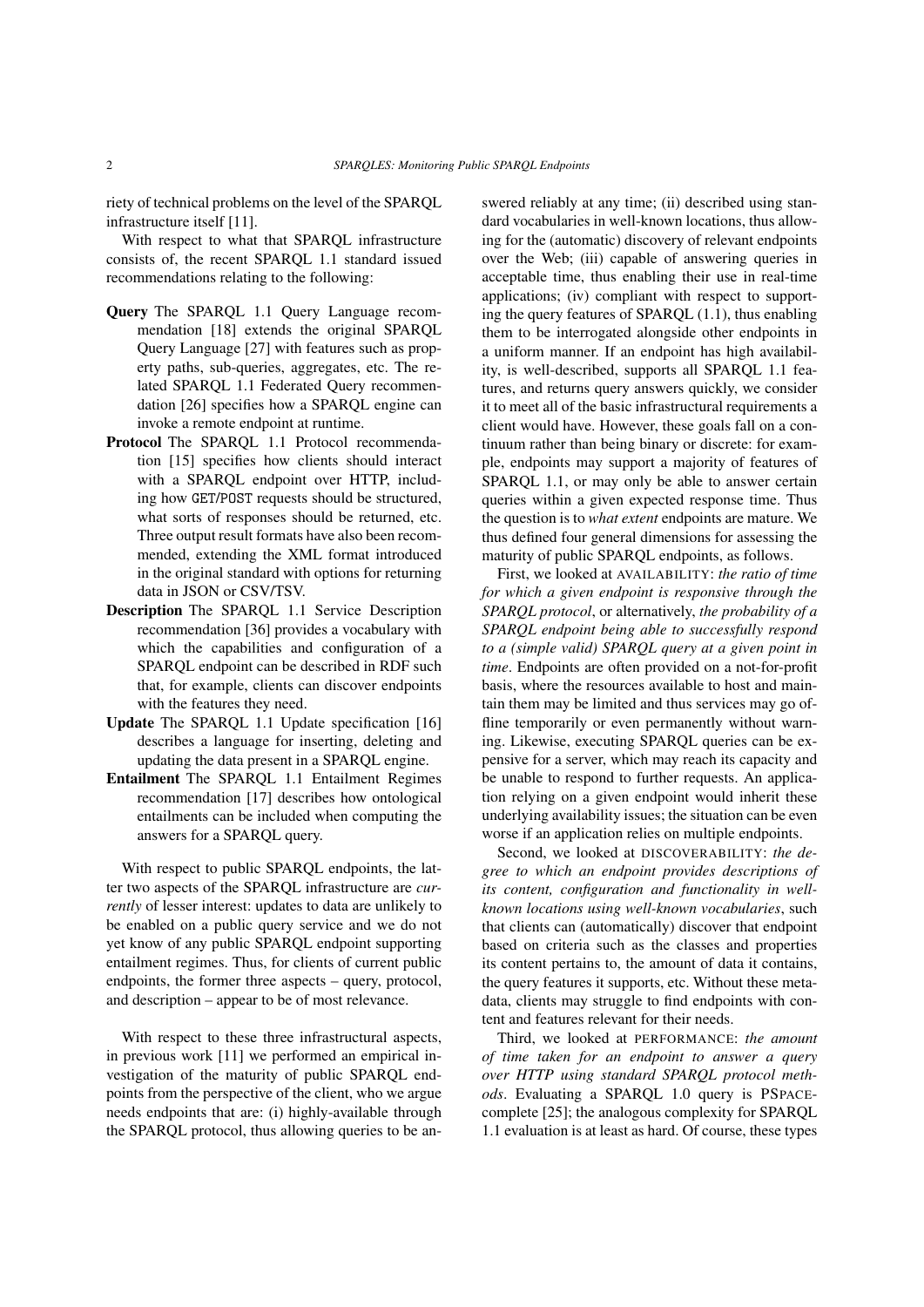of worst-case queries are likely to be quite rare [\[4\]](#page-15-9), but even "PTIME queries" can require huge amounts of processing to satisfy over even moderately-sized datasets, which may make services slow and potentially unsuitable for use in real-time applications.

Finally, we looked at INTEROPERABILITY: *how compliant the endpoint is with respect to the features of the SPARQL 1.1 query language*. In particular, an endpoint that does not support some query features of SPARQL 1.1 may not be interoperable with other endpoints or applications that expect these features to be supported. This diversity in supported features means that a client may not have a uniform query interface common to all endpoints against which they can program the logic of their application(s).

Given mixed results in our initial experiments [\[11\]](#page-15-4), we foresaw the need for an online system to track such aspects of public endpoints over time, and to help clients assess for themselves the maturity of individual endpoints based on empirical data. Along these lines, we initiated work on the SPARQL Endpoint Status (SPARQLES) system, which is currently available at <http://sparqles.org/>. [6](#page-2-0) The SPARQLES system has been online since October 2013 (two years at the time of writing), during which time we have made various refinements based on community feedback, and have made the system more reliable and less expensive for the public endpoints we monitor.

The SPARQLES system currently focuses on the same dimensions we investigated in previous work [\[11\]](#page-15-4): AVAILABILITY, DISCOVERABILITY, PERFORMANCE and INTEROPERABILITY. While these dimensions were selected by us in a somewhat ad hoc manner based on our experience of working with endpoints – rather than say the result of a systematic study – we argue that they provide a comprehensive insight into the maturity of a given public SPARQL endpoint, touching upon the query, protocol and descriptive aspects of the SPARQL infrastructure. While we cannot claim that SPARQLES captures a complete set of metrics, we are open to extending the system in future to consider other measures, possibly with the help of the community through our open source code-base, or perhaps as the result of further research on the topic of evaluating such public endpoint services. That is to say, we see much potential for further work on this topic.

This paper then extends upon previous works [\[11,](#page-15-4) [33\]](#page-16-5) and describes the current SPARQLES system itself in detail: how it is constructed, what sorts of tests it performs, what queries it issues, what data it collects, what kinds of conclusions can be drawn, what interfaces and visualisations are provided, etc. In Section [2,](#page-2-1) we first discuss works relating to studies of public endpoints and monitoring Web services. In Section [3,](#page-3-0) we introduce the high-level SPARQLES architecture. In Section [4](#page-4-0) we describe in more detail the analytics that SPARQLES runs over public endpoints and in Section [5](#page-8-0) we describe the interfaces that we provide for agents to interact with the data collected. In Section [6](#page-10-0) we present evaluation of the system including runtimes of analytics, growth in storage overheads, and A.P.I. performance. We later discuss the impact, limitations, and sustainability of SPARQLES in Section [7](#page-12-0) before concluding with Section [8.](#page-14-0)

The SPARQLES system – both code and data – is published under a Creative Commons 4.0 license  $(\mathcal{C}(\widehat{f}))$ , with code available from [https://github.](https://github.com/pyvandenbussche/sparqles) [com/pyvandenbussche/sparqles](https://github.com/pyvandenbussche/sparqles) and data available through interfaces described in Section [5.](#page-8-0)

#### <span id="page-2-1"></span>2. Related Work

A number of works and systems have dealt with issues relating to public SPARQL endpoints. The DataHub<sup>[7](#page-2-2)</sup> catalogue lists hundreds of Linked Datasets, many of which link to a SPARQL endpoint; it is the resulting list of endpoints that we monitor. Lorey [\[22\]](#page-15-10) proposed a number of metrics for determining the performance of SPARQL endpoints, such as latency, throughput, random access time and join execution; experiments were performed in controlled settings rather than over public endpoints on the Web. Paulheim & Hertling [\[24\]](#page-16-6) tried to find relevant SPARQL endpoints for a random sample of ten thousand IRIs; using VoID descriptions and the DataHub catalogue, they were successful in about 15% of cases. Mehdi et al. [\[23\]](#page-16-7) proposed best-effort methods to find public endpoints relevant to a list of domain-specific keywords by querying endpoints for RDF literals generated from the terms. With respect to how public SPARQL endpoints are being used, a number of works have also performed analyses of the query logs of prominent endpoints [\[4,](#page-15-9)[29\]](#page-16-8), which were made avail-

<span id="page-2-0"></span><sup>6</sup>SPARQLES is also a predecessor of an older system that tracked only availability [\[33\]](#page-16-5): [http://labs.mondeca.com/](http://labs.mondeca.com/sparqlEndpointsStatus.html) [sparqlEndpointsStatus.html](http://labs.mondeca.com/sparqlEndpointsStatus.html).

<span id="page-2-2"></span> $7$ <http://datahub.io/>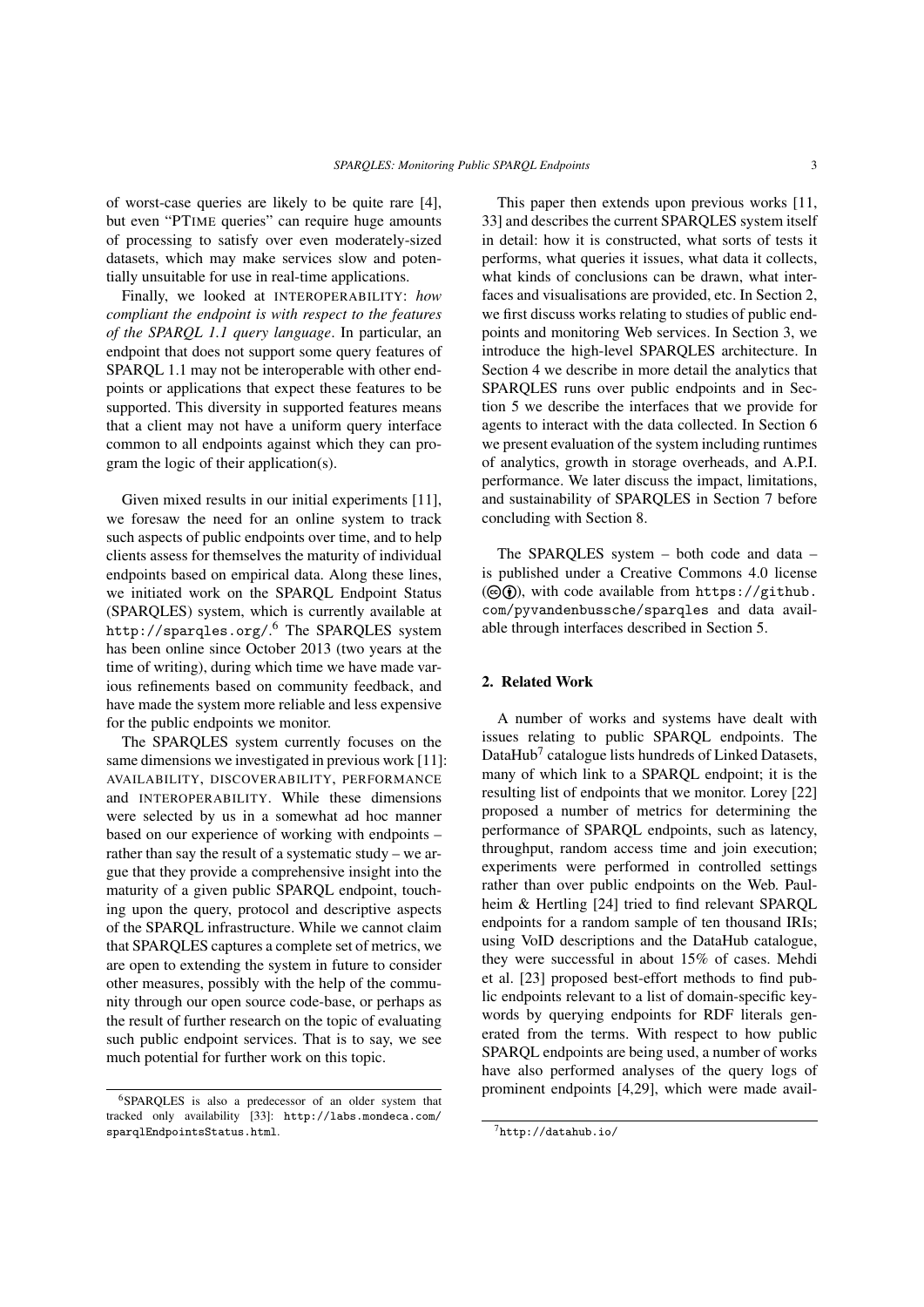able by the USEWOD initiative [\[7\]](#page-15-11) and later by LSQ [\[31\]](#page-16-9). While all of these works have helped to build a more detailed picture of the current state-ofthe-art with respect to public SPARQL endpoints, none provide an online system like SPARQLES, nor does any one work look at the range of analytics we provide.

More generally, since public SPARQL endpoints can be considered as Web Services, our work also relates to the topic of monitoring Web Services, and in particular, the notion of Quality of Service (QoS). One of the seminal works in this area was by Ran [\[28\]](#page-16-10), who proposed an influential list of twenty-three QoS dimensions for Web services in four categories: runtime  $(R)$ , transaction support  $(T)$ , configuration  $(C)$ , and security (S). In this context, our work touches upon the following dimensions:

- Performance (R) The response time, latency and throughput of the service.
- Availability (R) The probability of a system being operational at any given point in time.
- Robustness/Flexibility (R) The degree to which a service can cope with diverse inputs.
- Exception Handling (R) The gracefulness with which errors are handled and explained.
- Supported Standard (C) The degree of compliance of the service with respect to some standards.
- Completeness (C) The ratio of advertised features that are found to work in practice.

Some of the other QoS dimensions defined by Ran [\[28\]](#page-16-10) are either not currently relevant for public SPARQL endpoints – such as authentication, authorization, etc. – or cannot be easily tested in our setting – for example, the accuracy of results. On the other hand, we also consider the discoverability of endpoints, which refers to how well the service describes itself, which was not explicitly mentioned by Ran [\[28\]](#page-16-10).

# <span id="page-3-0"></span>3. SPARQLES Architecture

The SPARQLES system is designed to observe a set of public SPARQL endpoints over time. Currently SPARQLES is tracking all of the endpoints listed in the DataHub catalogue found using the DataHub APIs; we thus align the inclusion criteria of SPARQLES with that of the DataHub. SPARQLES performs a fixed set of analytics against each listed endpoint at fixed intervals, stores the historical results and allows these results to be accessed through online interfaces.

<span id="page-3-1"></span>

Fig. 1. High-level System Architecture

The high-level architecture for observing the selected endpoints is depicted in Figure [1,](#page-3-1) where we show the offline and online parts of the system. The offline parts are responsible for collecting information about the endpoints. The online parts are responsible for presenting the results to the clients of the system. The main components are as follows:

- Analytics (*offine*): *responsible for performing analysis over endpoints at regular intervals, thus producing the raw observational data.* This component is implemented with custom Java code that uses Jena as a query client to interact with endpoints over the SPARQL protocol. Analytics are scheduled using cron jobs.
- Storage (*both*): *offers persistence over the results of the offline* Analytics *component and enables online querying and aggregation.* For this, we use MongoDB, which stores both low-level data – such as the responses of endpoints to individual queries – as well as higher-level, aggregated data – such as the number of queries that succeeded in the past month.
- A.P.I. (*online*): *offers software agents a RESTful application programming interface through which to query key data about endpoints.* Agents may access the A.P.I. through simple HTTP GET calls,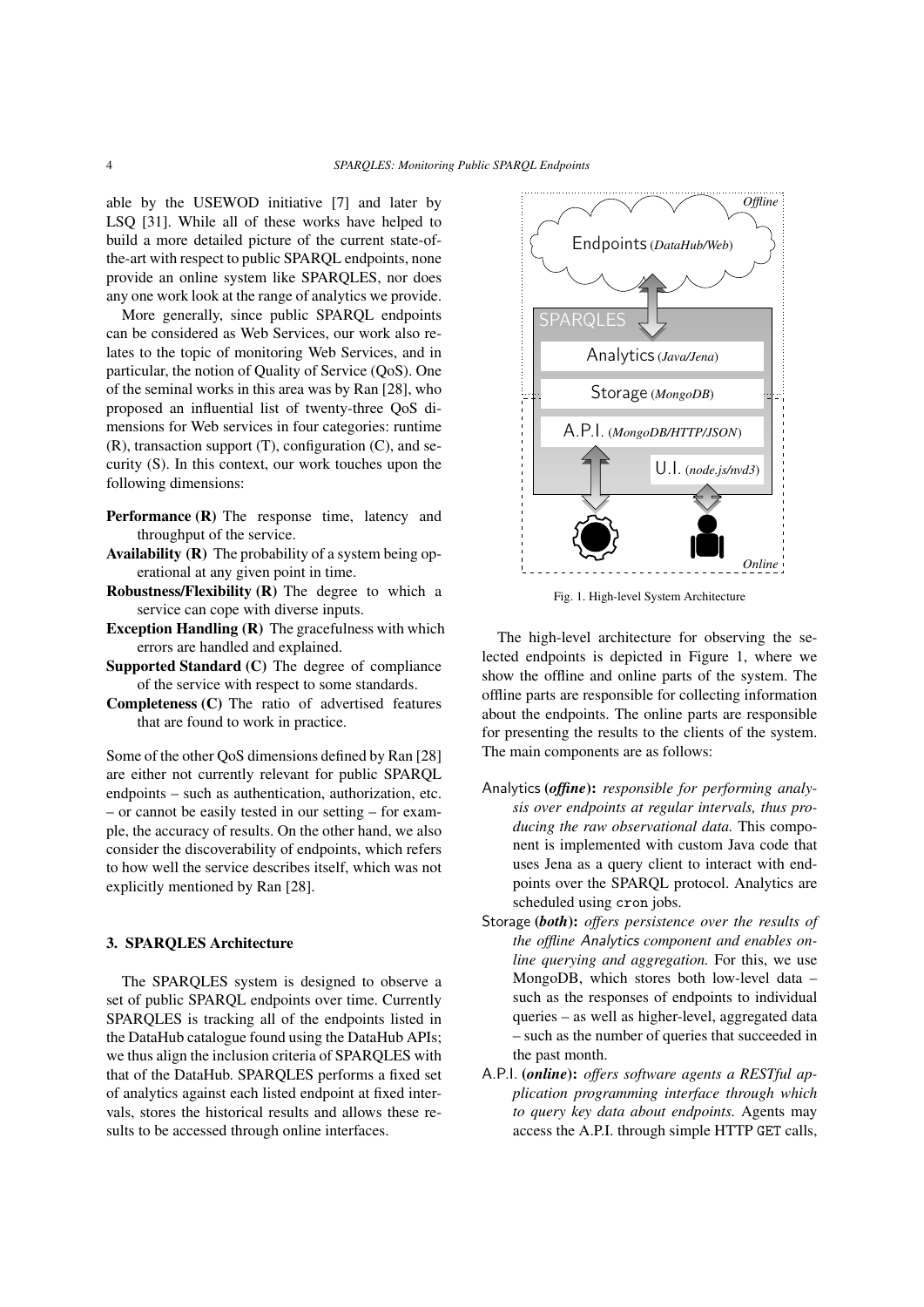which return JSON-formatted data from the storage back-end.

U.I. (*online*): *offers human agents a user interface with a mix of aggregate visualisations and perendpoint visualisations.* The search and user interactions provided by the U.I. are built on top of the data delivered by the A.P.I. The user interface is implemented using the Node.js[8](#page-4-1) Javascript run-time engine and the nvd3<sup>[9](#page-4-2)</sup> Javascript library for rendering interactive visualisations.

We describe these components in more detail in the following sections. In Section [4,](#page-4-0) we focus on the offline phase, and in particular, the types of analytics we run. Thereafter, in Section [5,](#page-8-0) we describe the storage and online parts of the system, including the types of interfaces that we provide for the public to interact with the collected data by the SPARQLES system.

# <span id="page-4-0"></span>4. Analytics

We now provide details of the offline phase, and in particular, the analytics performed by the system.

The following analytics are implemented with custom Java code that uses Apache Jena (2.12.2) to coordinate making requests to and collecting responses from SPARQL endpoints.[10](#page-4-3) These analytics are scheduled to run at regular intervals using cron jobs. SPAR-QLES is hosted in the Vienna University of Economy and Business (WU), served by a 1 Gigabit network.

#### *4.1. Availability*

In our previous experiments we found that many endpoints have significant periods of downtime [\[11\]](#page-15-4). Some downtimes may be temporary, caused by network failures, sporadic high server loads, engine crashes, and so forth. Other downtimes appear permanent, indicating that an endpoint has probably been discontinued. Anticipating downtimes or distinguishing reliable endpoints from unreliable ones can be crucial for many clients. Hence SPARQLES closely monitors the historical availability of endpoints.

*Availability analytics* We define an endpoint as available if it can respond to a simple SPARQL query with some compliant response through the SPARQL protocol. For this reason, rather than perform a ping (which would only ensure that the host is accessible) or a generic HTTP lookup (which would only ensure that some web-page is available that could be, e.g., an under-maintenance notice), we wish to ensure that the endpoint can respond to basic queries. To avoid unnecessary load on remote servers, we send queries that should, in general, be simple to compute responses for.

Along these lines, to check availability, the system first issues a generic ASK query as follows:

ASK WHERE { ?s ?p ?o . }

Responding to this query should be trivial (is the index empty or not?). As soon as a valid response (positive or negative) is received, the system considers the request successful and concludes that the endpoint is available. However, some SPARQL endpoints cannot handle this ASK query. For such endpoints, we try a second query using the SELECT operation as follows:

Again, this query should be cheap to compute: return any triple from the index (if any). We deem any endpoint responding to either query with any valid SPARQL response as available at that time.

*Frequency* We run availability tests once an hour, which allows us to monitor, e.g., the uptimes at different times of the day, including hours of peak Webusage (performance will be discussed later). Availability results can then be aggregated per endpoint into a success rate for fixed time intervals, e.g., to compute availability over the past day, week, month, etc.

*Limitations* The local SPARQLES server may experience some downtimes or local network issues that may lead to remote endpoints being falsely reported as unavailable. In general however, when errors known to be local are omitted and when hourly results are aggregated into larger time intervals, such as weeks or months, such local effects should be smoothed out.

### *4.2. Discoverability*

For a client, finding a SPARQL endpoint that contains content relevant for their needs [\[24](#page-16-6)[,11\]](#page-15-4) and the features that they require [\[11\]](#page-15-4) can be challenging. The

<span id="page-4-1"></span><sup>8</sup><http://nodejs.org/>

<span id="page-4-2"></span> $9$ <http://nvd3.org/>

<span id="page-4-3"></span><sup>10</sup><https://jena.apache.org/>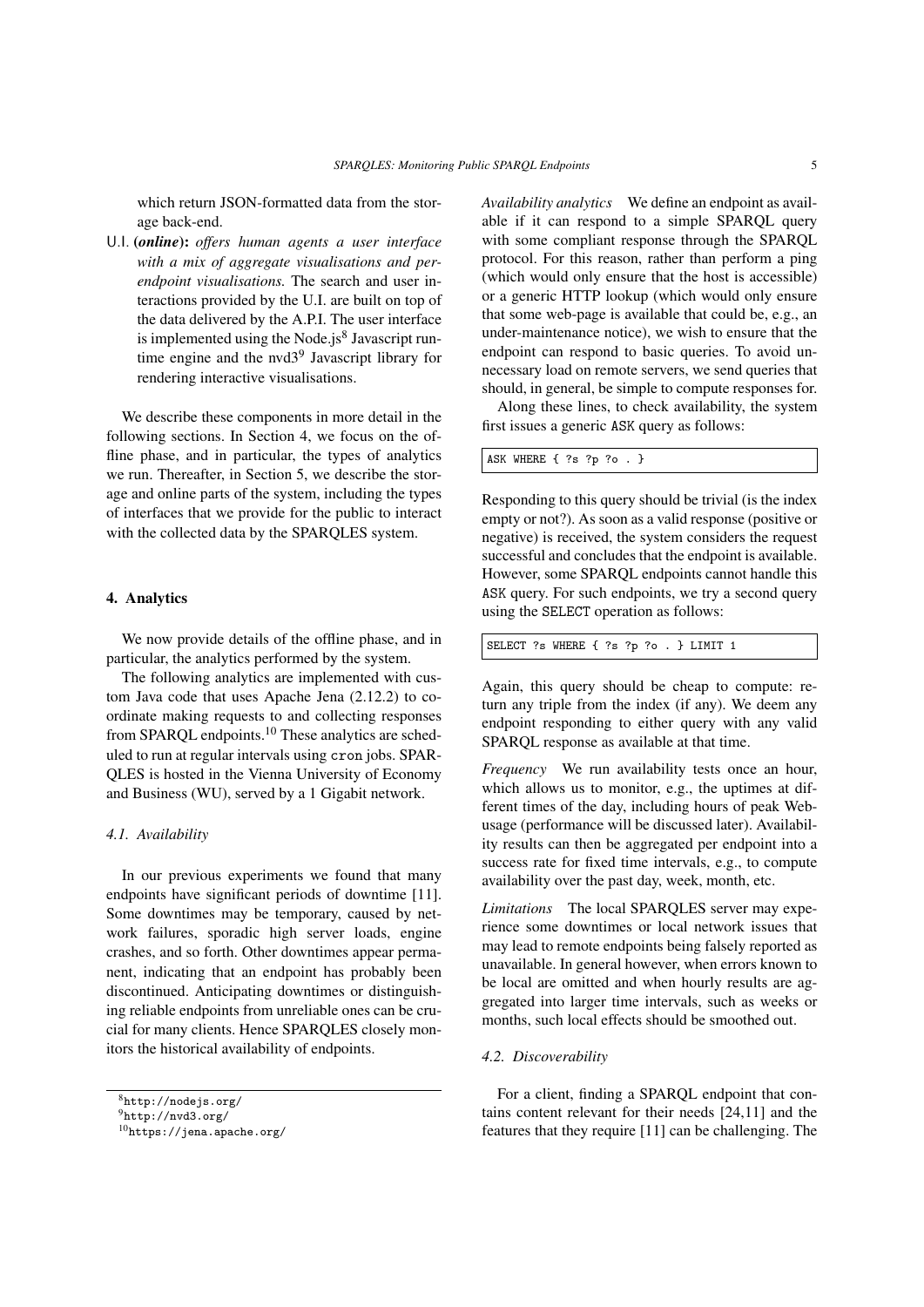goal of the discoverability analytics is to determine the degree to which endpoints offer descriptions of themselves and their contents using (de facto) standards: to what extent an endpoint offers descriptions – in wellknown locations using well-known vocabularies – of (i) its content and (ii) the features it supports. The SPARQLES system thus checks if a client can automatically find, for a given endpoint:

- 1. An SD description of its configuration [\[36\]](#page-16-3).
- 2. A VoID description of its content [\[3\]](#page-15-12).

The type of engine (Fuseki, Virtuoso, etc.) powering a SPARQL endpoint can also be an important information for a client; for example, some engines support non-standard keyword search functions that a client may be interested in. We thus also look for:

3. The type of engine powering the endpoint, sometimes mentioned in the HTTP header [\[11\]](#page-15-4).

*SD Analytics* Endpoint capabilities – such as the version of SPARQL supported, query and update features, I/O formats, custom functions, and/or entailment regimes – can be described in RDF using the SPARQL 1.1 Service Description (SD) vocabulary, which became a W3C Recommendation in March 2013 [\[36\]](#page-16-3). Such descriptions, if made widely available, could help a client find public endpoints that support the features it needs (e.g., find SPARQL 1.1 endpoints).

The service description for an endpoint is retrieved by simply dereferencing the endpoint IRI itself [\[36\]](#page-16-3). As such, the SPARQLES system performs a HTTP GET request for an endpoint IRI, follows redirects and uses content negotiation to request RDF formats (viz. RDF/XML, N-Triples, Turtle or RDFa).

*VoID Analytics* The Vocabulary of Interlinked Datasets (VoID) [\[3\]](#page-15-12) has become the de facto standard for describing RDF datasets (in RDF). The vocabulary allows for specifying, e.g., the number of triples a dataset contains, the number of unique subjects, a list of properties and classes used, the number of triples with a given property as predicate, the number of instances of a given class, the number of triples used to describe instances of a given class, and so forth. If VoID descriptions were widely available for SPARQL endpoints, a client could leverage them to discover endpoints with potentially relevant content.

There are a number of best-practices regarding how VoID should be published; SPARQLES looks in three locations. First, the system looks in the content gotten by dereferencing the endpoint URL (i.e., the same document as the SD description). Second, the system checks the location denoted by the Well-Known IRI pattern http://{domain}/.well-known/void recommended for use with VoID, where {domain} is replaced with the fully-qualified domain name (FQDN) extracted from the endpoint URL [\[11\]](#page-15-4). Third, SPAR-QLES uses the following query to detect if the endpoint indexes its own VoID description, where %%ep is replaced with the URL of the endpoint in question:

PREFIX void: <http://rdfs.org/ns/void#> SELECT DISTINCT ?ds WHERE { ?ds a void:Dataset ; void:sparqlEndpoint %%ep . }

*Server Name Analytics* A variety of options are now available for SPARQL engines, including Virtuoso [\[13\]](#page-15-13), Sesame [\[10\]](#page-15-14), etc. However, performance and compliance across different vendors can vary quite dramatically. Knowing which engine – or even which version of an engine – powers a given SPARQL endpoint may be useful for (expert) clients to know which version of a query to send. For example, in previous works we found that certain analogous strategies for processing joins in a federated setting worked well for certain SPARQL engines but performed poorly or even outright failed for others [\[12\]](#page-15-15).

Unfortunately, neither VoID nor the SD vocabulary provide terms for specifying an engine or version number to a client. Hints are available, such as scanning the frontpage or an error page for mention of a fixed list of engines. However, when dereferencing the endpoint URL, the type of engine and the version number is often (though not always) provided in the Server field of the HTTP header. Although not always provided – perhaps since it may require low-level server configuration – this is the cleanest method we have found to currently establish which implementation powers an endpoint without requiring hard-coded, engine-specific heuristics.

*Frequency* When compared with availability, we do not expect discoverability to be so dynamic: once descriptions are published, they are likely to stay published (and as discussed later, we do not check that the descriptions are up-to-date). For this reason, we run discoverability analytics once a week; we have received no complaints from endpoint maintainers about the remote expense of these analytics.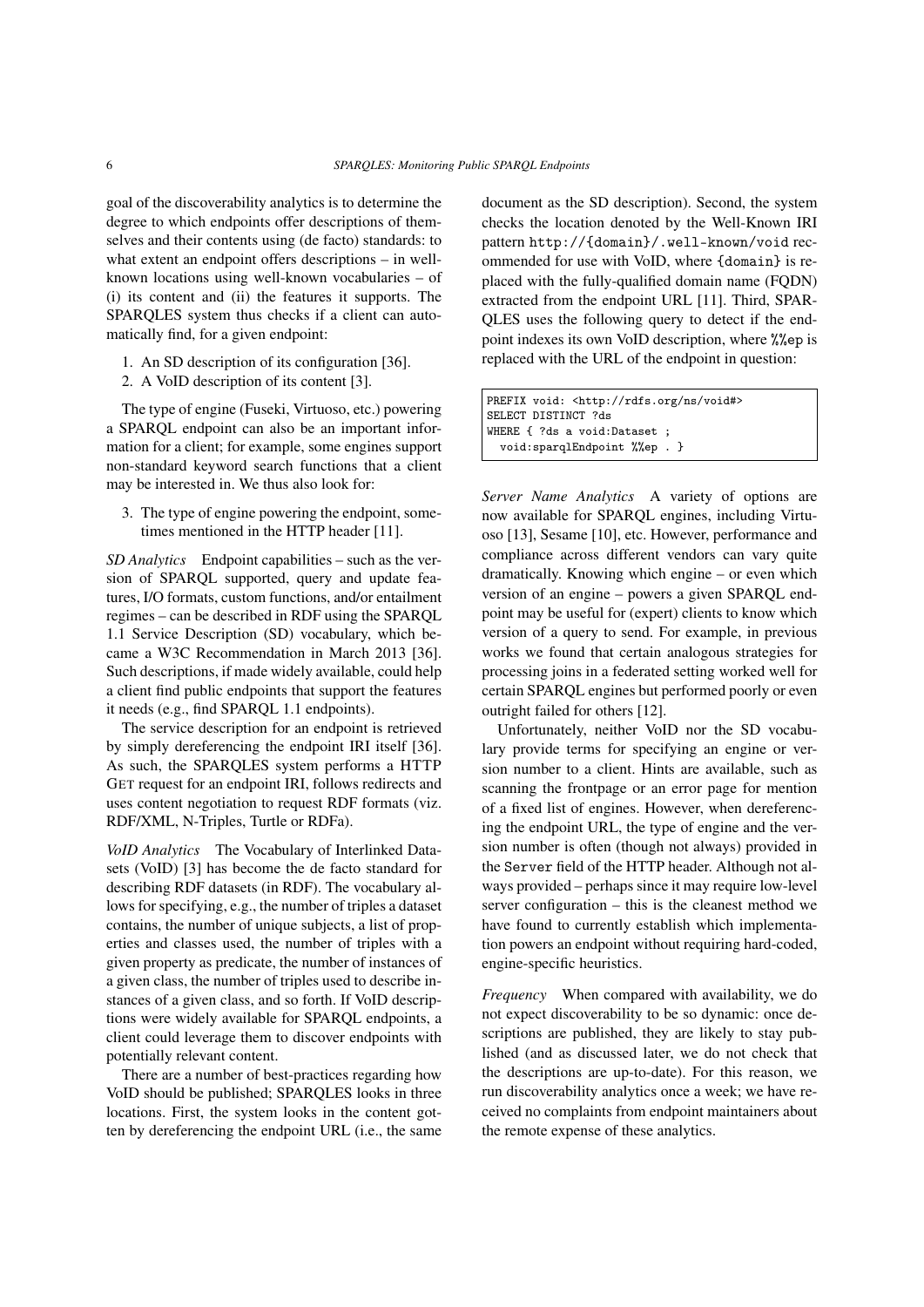*Limitations* SPARQLES only checks for the existence of meta-data, but does not attempt to validate the meta-data itself, nor does it try to measure the completeness of descriptions. Additionally, VoID descriptions or engine information may be extracted from locations or with vocabularies not checked by SPAR-QLES: however, to help clients, we believe it is important for publishers to offer such information using well-known vocabularies in discoverable locations.

#### *4.3. Performance*

SPARQLES runs a set of performance-related analytics that aims to compare the runtimes of different public endpoints for comparable queries from a client's perspective (i.e., including HTTP overhead). Since we cannot control or know in detail about the content of endpoints, for the purpose of comparability, we must rely on generic queries that would execute in a similar manner independent of the exact content indexed by the endpoint. We test three fundamental aspects of a query engine: lookups, streaming and joins.

*Lookup Analytics* The goal is to measure the time taken to perform an atomic lookup (according to different triple patterns). The query template is as follows:

ASK {<x> ?p ?o}

Here  $\langle x \rangle$  is replaced with an arbitrary IRI that is not expected to exist in the remote data (a lookup still needs to be performed to ensure this). To mitigate caching effects, we generate a fresh IRI each time.

Since in the above example the *s*ubject is set, we call it an ASK*<sup>s</sup>* query. We also run ASK*p*, ASK*o*, ASK*sp*, ASK*so*, ASK*po*, ASK*spo* versions of the query.

Given that an atomic lookup should be fast to execute, we consider this query as estimating the latency of querying the endpoint, which would most likely be dominated by the HTTP network overhead.

*Streaming Analytics* We measure the time taken for an endpoint to stream a large result-set that should be trivial to compute. The query is as follows:

SELECT \* {?s ?p ?o} LIMIT 100001

Here we ask to stream 100,001 results. Since we have found that public endpoints may limit maximum result sizes to a "round number" – say  $100,000$  – we ask for one hundred thousand *and one* results to detect such a case. We also send queries for limits with 50,000, 25,000, 12,500, 6,250 and 3,125 results. Since the endpoint should be able to stream results contiguously from its index, we consider such queries as estimating the maximum throughput of the service.

*Join Analytics* We use the following three queries to measure a generic notion of join performance:

| SELECT DISTINCT ?s ?q<br>WHERE $\{?s\ ?p\ ?o\$ OPTIONAL $\{?s\ ?q\ <x>}\}$ LIMIT 1000 |  |  |  |
|---------------------------------------------------------------------------------------|--|--|--|
|                                                                                       |  |  |  |
| SELECT DISTINCT ?s ?q<br>WHERE $\{?s\ ?p\ ?o\$ OPTIONAL $\{$ $?q\ ?s\}$ } LIMIT 1000  |  |  |  |
|                                                                                       |  |  |  |
| SELECT DISTINCT ?o ?q<br>WHERE $\{?s\ ?p\ ?o\$ OPTIONAL $\{$ $?q\ ?o\}$ LIMIT 1000    |  |  |  |

These queries are designed – insofar as possible – to be comparable across endpoints no matter what content is indexed. In these queries, <x> is an fresh IRI not expected to appear in the data. For example, the first query requests that 1,000 unique subjects be joined with a pattern that generates no answers: this join must still be executed to check that ?q is indeed unbound. The result will return 1,000 distinct subject–unbound pairs. While the first query looks at *s–s* joins, the second performs an *s–o* join and the third an *o–o* join; these three join-types were the most common found in analyses of real-world logs [\[4](#page-15-9)[,31\]](#page-16-9).

*Frequency* Like availability, we expect performance to vary for different times of the day, different days of the week, etc. For this reason, like availability, we would like to have frequent experiments. However, unlike availability, the queries required to test performance are not so trivial for endpoints to compute (we present more details on this later). For this reason, we opted to run performance experiments once a day; at this level of frequency, we have received no complaints from endpoint maintainers.

*Limitations* The performance results do not indicate *why* specific queries are slow: is it due to the engine, the HTTP overhead, the content indexed? In general, we try to make the query load balanced irrespective of the content and our goal is to measure the costs from the perspective of a client who is concerned about the "bottom line" of response times.

Performance results may also be affected by local issues. For example, slow runtimes may be due to a busy network on the SPARQLES end (e.g., if other analytics happen to run simultaneously); to help mitigate this issue, in the system's interfaces, we display the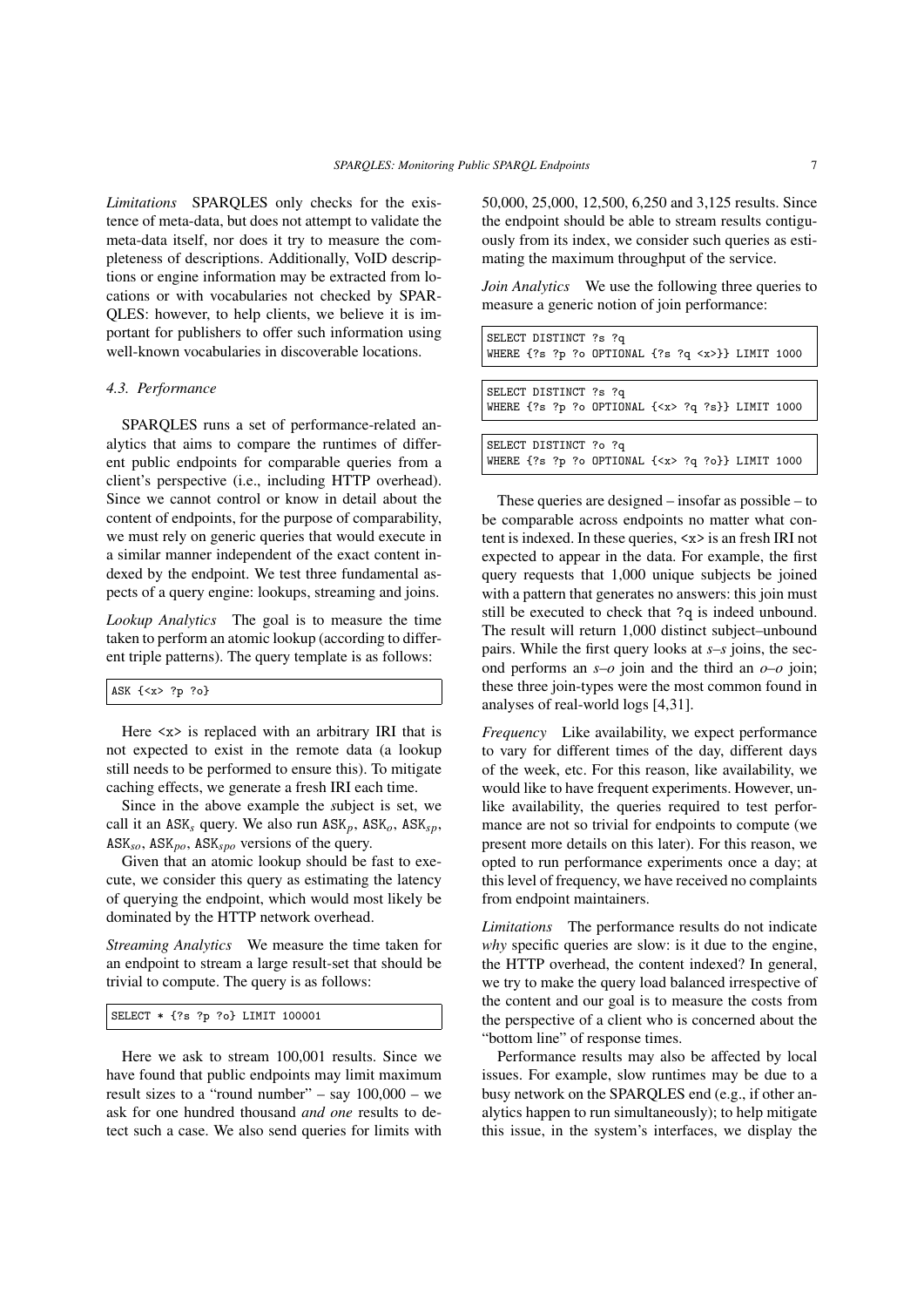median value of the last ten performance runs. Other factors may be more difficult to control for; e.g., endpoints on servers that are geographically closer to the SPARQLES host may be given an advantage. Still, the performance results should serve as a useful guide.

# *4.4. Interoperability*

If available, the Service Description of an endpoint should describe the query features and the version of SPARQL that an endpoint supports. However, we have seen that SD meta-data are often unavailable and, in any case, an endpoint may claim to support features that it does not, or may claim support for SPARQL 1.1 while only supporting a subset of new features.

SPARQLES thus offers analytics for interoperability, whose goal is to verify which SPARQL features – i.e. specific operators, solution modifiers, etc. – are supported, gathering data about what SPARQL features are available for the users of various endpoints.

Along these lines, SPARQLES takes a subset of queries from the W3C Data Access Working Group test-cases – designed to test all features from both versions of the standard – and issues them on a weekly basis to SPARQL endpoints. We consider the test as passed if a valid SPARQL response is returned. Since we cannot control the content of endpoints, we cannot verify that the returned response is actually correct; hence we may overestimate compliance with the standard. We expect that if an endpoint does not support a feature, an exception will be thrown (e.g., a parse exception). However, since an endpoint may time-out on a given query, we may also underestimate compliance where the feature may be supported but the endpoint cannot answer the query instance provided.

*SPARQL 1.0 Analytics* First, the SPARQLES system tests the endpoints for the core SPARQL 1.0 query features that it supports. We issue endpoints a subset of the Data Access Working Group test-cases for SPARQL  $1.0$ ,<sup>[11](#page-7-0)</sup> omitting syntax tests and focus-ing on core functionalities.<sup>[12](#page-7-1)</sup> This test-set checks a range of aspects of the SPARQL 1.0 standard including query types SELECT, CONSTRUCT and ASK (we omit DESCRIBE since it is an optional feature); filter features, such as REGEX, IRI and blank node checks, etc.; support for datatypes, such as numerics, strings and booleans; support for graph selection features, including FROM (NAMED) and GRAPH; and the solution modifiers, ORDER BY, LIMIT and OFFSET (DESC|ASC), as well as DISTINCT and REDUCED modifiers.

# *SPARQL 1.1 Analytics* SPARQLES also performs tests on SPARQL 1.1 features using a test suite taken from the W3C SPARQL Working Group.<sup>[13](#page-7-2)</sup>

We first test support for aggregates, where expressions such as average, maximum, minimum, sum and count can be applied over groups of solutions (possibly using an explicit GROUP BY clause). We then test support for sub-queries in combination with other features. Next we test support for property-paths, binding of individual variables, and support for binding tuples of variables (VALUES). We also check support for filter features that check for the existence of some data (MINUS, EXISTS), and some new operator expressions (STRSTARTS and STRCONTAINS for strings; ABS for numerics). Finally, the last three queries test a miscellany of features including NOT IN used to check a variable binding against a list of filtered values, an abbreviated version of CONSTRUCT queries whereby the WHERE clause can be omitted, and support for the SPARQL SERVICE keyword, which invokes a federated request from the remote endpoint being tested to a local endpoint we have set up on the SPARQLES server.

*Frequency* Much like discoverability, we do not expect interoperability to be a highly dynamic property of an endpoint; for example, we suppose that once an endpoint adds support for SPARQL 1.1 features, it will continue to support these features until it is discontinued. For this reason, we schedule interoperability analytics to run once a week. During the first year of operation, we began to receive complaints that the queries we were using – based on the W3C test-cases – were causing a high load on remote servers.[14](#page-7-3) We considered lowering the frequency of these analytics but instead decided to make the queries less demanding by refactoring them to include fresh IRIs in such a way that it should be efficient for the server to compute that the result is empty; as usual, we then simply monitor for exceptions. With these new queries, we have received no complaints thus far.

<span id="page-7-1"></span><span id="page-7-0"></span> $\frac{11}{11}$ <http://www.w3.org/2001/sw/DataAccess/tests/r2><br> $\frac{12}$ Queries available at https://github.com available at [https://github.com/](https://github.com/pyvandenbussche/sparqles) [pyvandenbussche/sparqles](https://github.com/pyvandenbussche/sparqles).

<span id="page-7-2"></span><sup>13</sup>[http://www.w3.org/2009/sparql/docs/tests/](http://www.w3.org/2009/sparql/docs/tests/data-sparql11/) [data-sparql11/](http://www.w3.org/2009/sparql/docs/tests/data-sparql11/)

<span id="page-7-3"></span><sup>14</sup>See, e.g., [https://github.com/pyvandenbussche/](https://github.com/pyvandenbussche/sparqles/issues/23) [sparqles/issues/23](https://github.com/pyvandenbussche/sparqles/issues/23).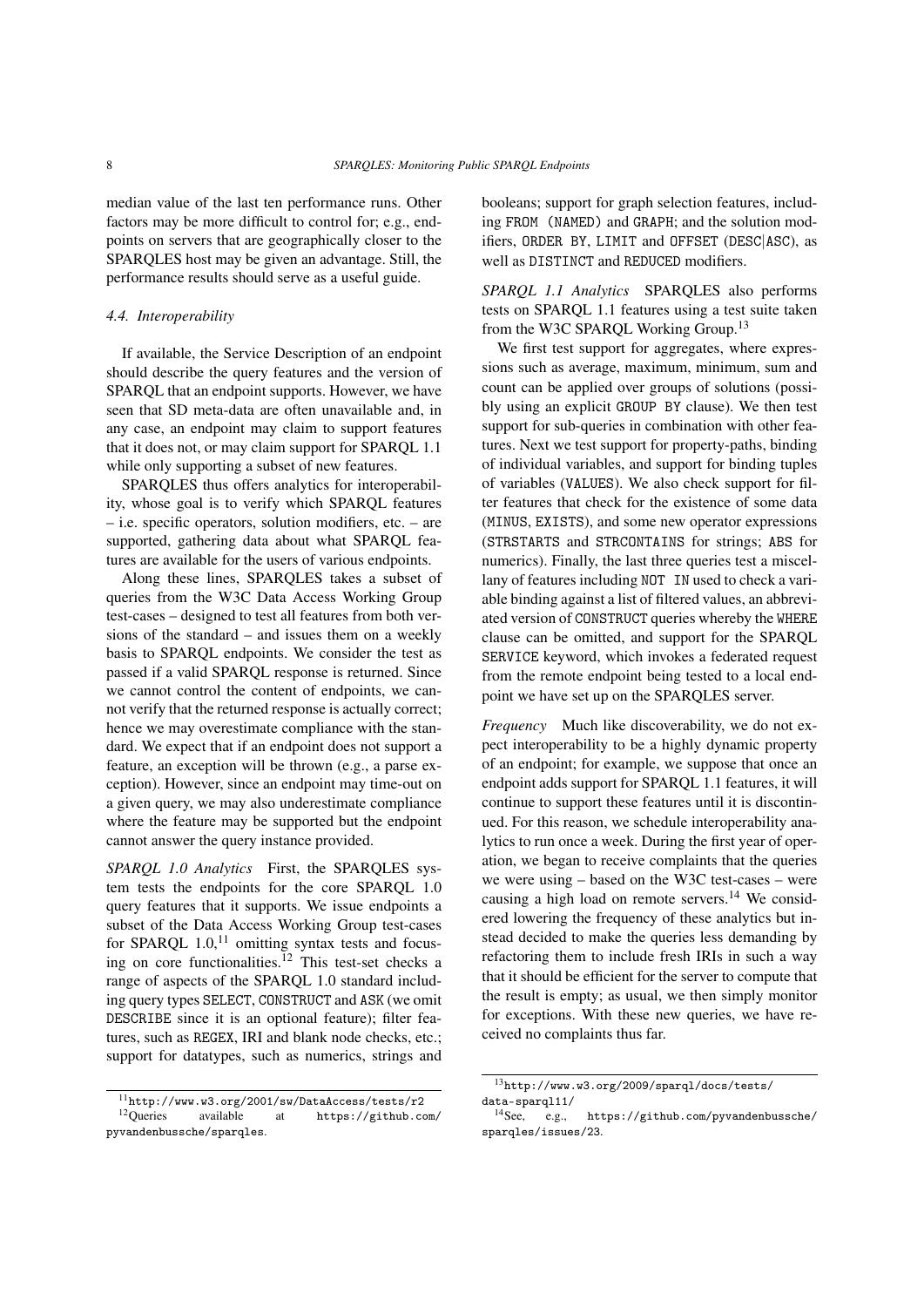*Limitations* As aforementioned, the main limitation of these experiments is that we classify an endpoint as implementing a specific SPARQL 1.1 feature if that endpoint returns any valid response without throwing an exception. If an endpoint times out, we will classify it as not implementing that feature, and conversely, if it returns an incorrect solution, we will count it as supporting that feature.[15](#page-8-1) Our recent refactoring of the test-case queries has helped to reduce false negatives due to time-outs. Another limitation is that the SERVICE call relies on our local endpoint being accessible; to mitigate problems, we designed the federated call to be cheap and simple and to restart our local endpoint just before invoking these analytics.

Another limitation is that we do not test some features of the SPARQL 1.1 standard, such as SPARQL 1.1 Update – since we presume we should not have write privileges for public endpoints – or SPARQL 1.1 Entailment Regimes – since we do not know of any public SPARQL endpoints with this feature.

#### <span id="page-8-0"></span>5. Storage & Interfaces

We now describe how SPARQLES manages the experimental data gathered during these analyses and the public interfaces through which software agents and users can interact with these data.

## *5.1. Storage*

As tests are performed, the results and metrics collected are serialised using the Apache AVRO (1.7.5) library and sent to a MongoDB instance for storage. The MongoDB instance maintains 11 different collections that, loosely speaking, represent different materialised views over the data collected:

- 4 collections store the "raw" version of the data collected for the four analytical dimensions;
- 1 collection maintains the current list of endpoints registered in the DataHub;
- 6 collections correspond to aggregated views of the raw data as required by the User Interface.

The aggregate views are recomputed at regular intervals using cron jobs: these views return the data required by the U.I. in a single lookup and thus avoid running aggregations while the user waits.

### *5.2. Application Programming Interfaces*

SPARQLES provides seven RESTful APIs that facilitate remote access to the data collection. These APIs are designed to provide clients with both (i) information relating to specific endpoints, as well as (ii) information about all endpoints relating to a specific type of analytical experiment. Likewise we split the APIs into two groups, as follows.

The first group contains *endpoint-specific APIs*, which helps to find a specific endpoint, or returns detailed results for a specific endpoint:

- LIST takes no input and returns a list of all endpoints in SPARQLES: the URL of the endpoint, as well as the name and URL of the dataset they are associated with in the DataHub catalogue.
- AUTOCOMPLETE takes as input a string, such as "dbpedia", and returns all endpoints in SPAR-QLES whose URL, dataset label, or dataset URL contains the input as a sub-string.
- INFO takes as input the URL of a specific endpoint, and returns all data for that endpoint, including dataset URL and label; availability over the past day, week, month, and overall; performance results for cold/warm runs of ask and join queries and suspected threshold size; interoperability information regarding support for SPARQL and SPARQL 1.1 query features; and discoverability information regarding locations (if any) where VoiD and SD descriptions could be found, and the server-name extracted from the HTTP header.

The second group contains *analytical APIs*, which return aggregate results for all endpoints on a given analytical dimension:

- AVAILABILITY returns uptimes for the last test, day, week, month – and overall – for all endpoints.
- DISCOVERABILITY provides the server name, VoID locations and SD availability found (if any) for each endpoint in the most recent experiment.
- INTEROPERABILITY counts the SPARQL 1.0 and SPARQL 1.1 queries passed by each endpoint in the most recent experiment.
- PERFORMANCE provides the mean performance for join and ask queries in cold/warm runs from the most recent experiment for all endpoints.

The APIs are provided and described online at: <http://sparqles.org/api>.

<span id="page-8-1"></span><sup>&</sup>lt;sup>15</sup>Strictly speaking, a query timing out is not compliant with SPARQL 1.1; however, in spirit, we are more interested about whether a feature is supported in general and not about if a specific query instance runs or not.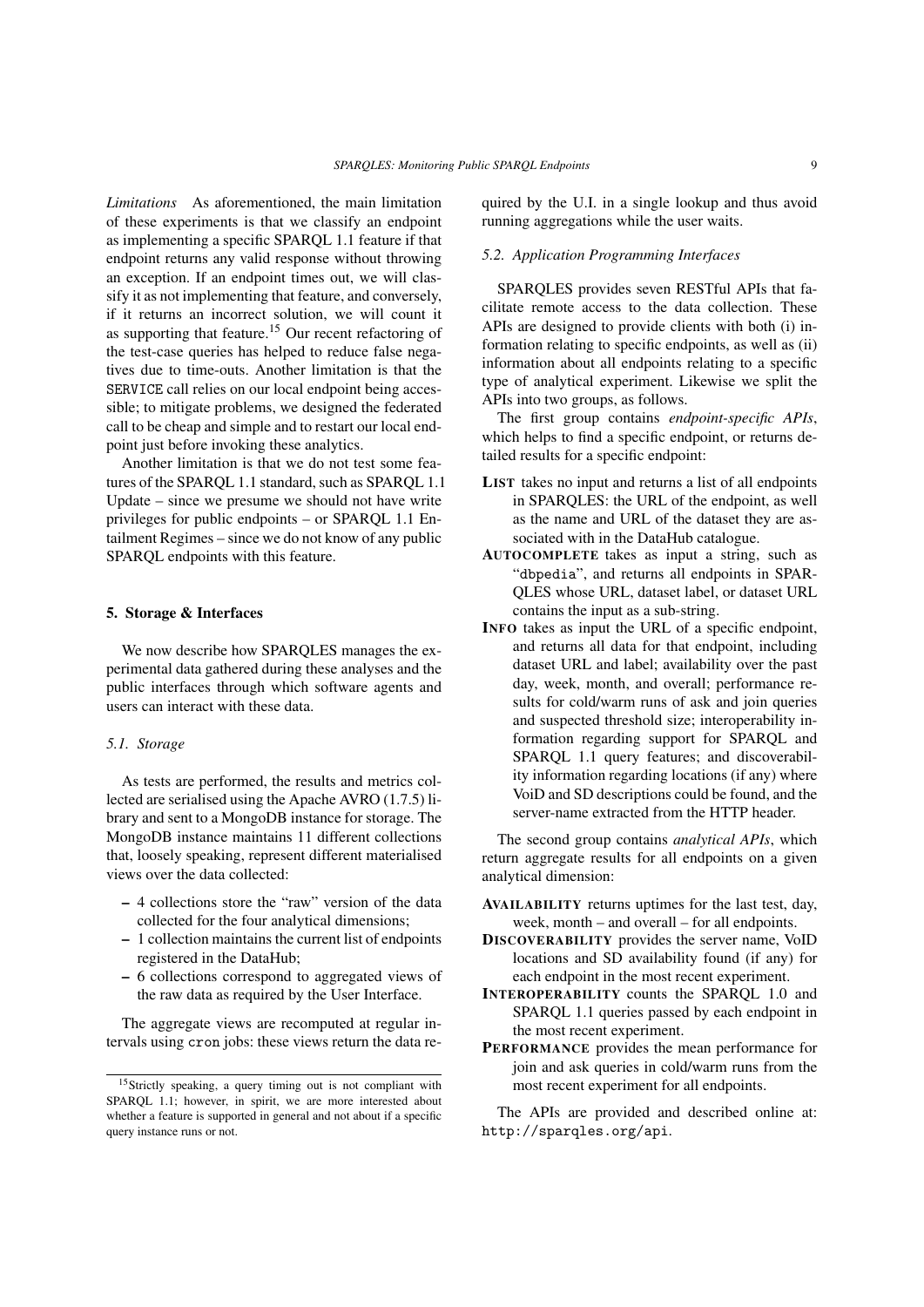<span id="page-9-0"></span>

Fig. 2. Screen capture of SPARQLES' homepage focusing on the availability overview. The homepage offers "at-a-glance" aggregated views for the four dimensions of analytics described.

## *5.3. User Interface*

The SPARQLES user interface – available on the Web at <http://sparqles.org/> – offers an entry point for human users interested in the experimental results. The interface is implemented using the Node.js Javascript runtime engine and the nvd3 Javascript library for rendering interactive visualisations.

The homepage offers "at-a-glance" aggregated views of the four dimensions computed across all endpoints. In Figure [2,](#page-9-0) for example, we see the aggregate view for availability, which shows the evolution of the number of endpoints falling into five different availability intervals ([0–5[, [5–75[, [75–95[, [95–99[, [99-100]). Other aggregate views likewise provide an overview of performance, interoperability and discoverability.

From the homepage, the user has a number of possible navigation steps, as illustrated in Figure [3.](#page-9-1)

The user can navigate to a page dedicated to each dimension to get an overview of key results for all endpoints in a list view, as follows:

AVAILABILITY lists the availability for each endpoint over the past 24 hours and the past 7 days.

PERFORMANCE lists the suspected result-size threshold and the median cold/warm run-times for ASK and JOIN queries over the last 10 runs.

<span id="page-9-1"></span>

Fig. 3. SPARQL user-interface sitemap

- INTEROPERABILITY lists the ratio of SPARQL 1.0 and SPARQL 1.1 query test-cases passed by each endpoint in the most recent run.
- DISCOVERABILITY indicates whether or not a VoID and/or SD description is available for each endpoint in some location, and what server name could be found (if any), in the most recent run.

Otherwise, either by using the auto-complete search function (available on all pages), or by clicking on a specific endpoint mentioned in one of the previous four list-view pages, the user can arrive to an endpointspecific view with detailed information about all four dimensions for a given endpoint. An example for the main DBpedia endpoint is provided in Figures [4](#page-10-1) and [5](#page-11-0) (referring to the same page but split here for formatting purposes). The views provide information on the weekly availability for the past year, median performance for the past ten runs, the interoperability test queries failed or passed<sup>[16](#page-9-2)</sup> as well as the locations in which VoID/SD descriptions can be found and the server name detected (if any).

From the homepage, there are also links to download data dumps or view the A.P.I. documentation.

<span id="page-9-2"></span><sup>16</sup>On hovering the mouse pointer over the query name, the user can see the full query, and on hovering over a red icon, the user can see details of the exception encountered.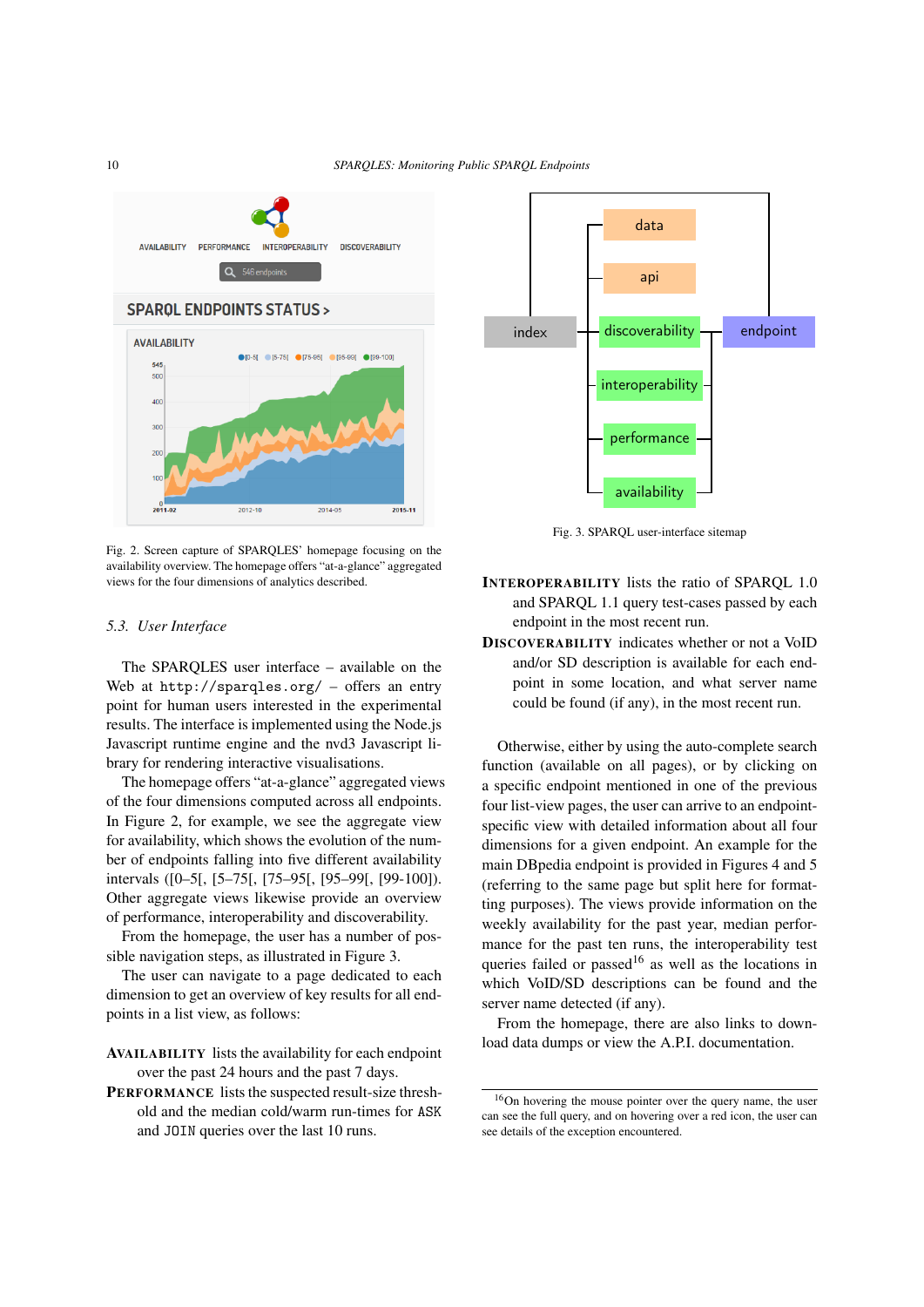<span id="page-10-1"></span>

Fig. 4. Screen capture of the detailed view for the DBpedia endpoint (<http://dbpedia.org/sparql>) showing the results of availability tests for the past year and performance tests based on the median result for the most recent ten runs.

# <span id="page-10-0"></span>6. Evaluation

SPARQLES has been running since October 2013 where, as of November 2015, it monitors 545 public endpoints. We now present some high-level results with respect to operating, maintaining and improving various aspects of the SPARQLES system.

*Analytics* With respect to running the individual analytical tasks, we measured the time of the four most recent runs within the SPARQLES system.

The fastest were the AVAILABILITY experiments, which took between 41–44 minutes ( $\mu$  = 41.8 minutes,  $\sigma = 1.1$  minutes) in the four most recent runs. These experiments involve sending either one or two simple queries to each server. This runtime fits within the current one hour interval; however, if we were to increase the number of endpoints observed by about 33%, we would need to increase the interval to (say) two hours, to ensure that the analytics terminate in time.

Second were the DISCOVERABILITY experiments, which took between 65–67 minutes ( $\mu$  = 65.5 minutes,  $\sigma = 1$  minute) in the most recent four runs. These experiments involve sending a single query and checking two Web documents for metadata about each endpoint. These experiments could easily be maintained at the weekly interval, even if the number of endpoints observed were to increase, e.g., a hundredfold.

Third were the INTEROPERABILITY experiments, which took between 65–87 minutes ( $\mu$  = 72.6 minutes,  $\sigma = 9$  minutes) in the four most recent runs. These experiments involve running 42 queries against each remote endpoints. However, since we have refactored these queries to return empty results, they should be trivial to run. These experiments are likewise easily maintained within their current weekly interval.

Fourth were the PERFORMANCE experiments, which took between 537–614 minutes ( $\mu$  = 583.5 minutes,  $\sigma$  $= 28.8$  minutes) in the four most recent runs. Against each endpoint, we run 17 queries twice (once cold and once warm). These experiments take significantly longer than the others: although INTEROPERABILITY has more queries, the queries in PERFORMANCE are designed to be non-trivial to answer, returning thousands of results and requiring a significant amount of processing for the endpoint to service. Within the cur-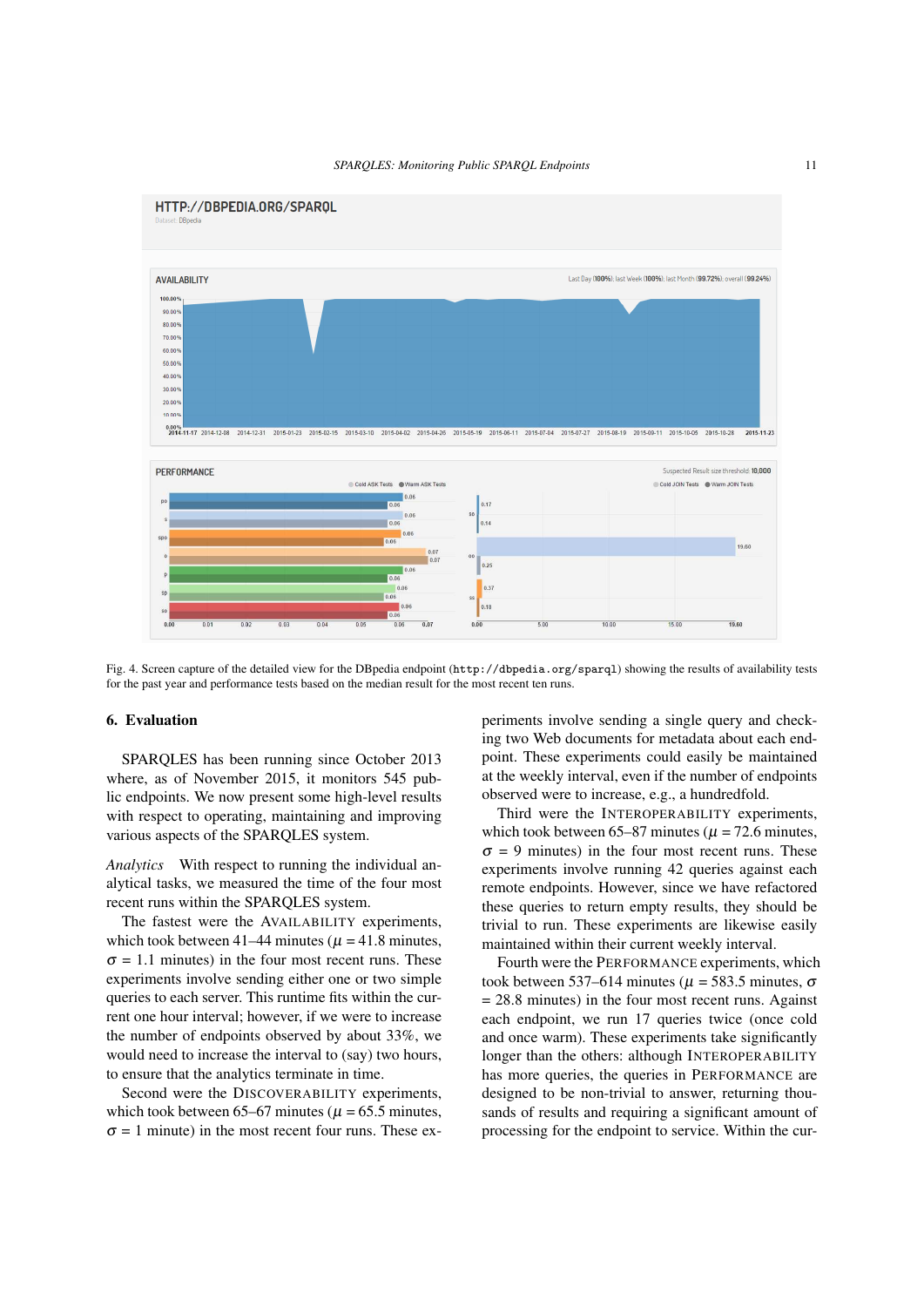<span id="page-11-0"></span>

Fig. 5. Screen capture of the detailed view for the DBpedia endpoint (<http://dbpedia.org/sparql>) showing the results of interoperability (individual queries passed or failed) and discoverability tests (locations of VoID and SD descriptions) in the most recent run.

rent daily interval and settings, we could support these analytics for about twice the number of endpoints.

*Storage* With respect to the growth of data in the SPARQLES system, the maximum amount of data we collect per endpoint is given in Table [1,](#page-11-1) where, each week, we store an upper limit of 177 JSON objects and 4,415 JSON key–value pairs per endpoint (we store fewer key–value pairs if an endpoint is unavailable). In terms of the growth of endpoints, one can see from Figure [2](#page-9-0) that the number of endpoints increases gradually. Hence we can conclude that the storage overhead of SPARQLES is sustainable, particularly given the ability of MongoDB to scale horizontally across machines. For example, as of November 2015, SPARQLES was monitoring 545 endpoints, and thus collecting 96,465 JSON objects and a max. of 2,406,1175 JSON key– value pairs per week, where the compressed dump of all historical data was 397 megabytes, corresponding to a live MongoDB index of 14 gigabytes.

*A.P.I.* In order to ensure that our A.P.I.'s would perform well under high loads, we sent 1,000 requests to each of our A.P.I.'s from 10, 50 and 100 parallel clients respectively. Figure [6](#page-12-1) provides box-plots of the individual runtimes encountered. Under this type of load,

#### Table 1

<span id="page-11-1"></span>Data items stored by SPARQLES per endpoint: Freq. denotes the frequency of experiments, KV denotes the maximum number of key–value pairs generated per experiment, O/W denotes the number of JSON objects generated per week (each experiment generates one JSON object), and KV/W denotes the maximum number of key–value pairs per week (i.e.,  $\angle$ KV/W =  $\angle$ KV  $\times$ O/W)

| <b>Analysis</b>         | Freq.  | КV  | O/W | <b>KV/W</b> |
|-------------------------|--------|-----|-----|-------------|
| <b>AVAILABILITY</b>     | hourly | 11  | 168 | 1,848       |
| <b>PERFORMANCE</b>      | daily  | 306 |     | 2,142       |
| <b>DISCOVERABILITY</b>  | weekly | 35  |     | 35          |
| <b>INTEROPERABILITY</b> | weekly | 390 |     | 390         |
| Total                   |        |     | 177 | 4.415       |

although we see that the slowest request can range in the tens of seconds (especially for a higher number of clients), typical performance in the lower three quartiles remains reliably below half a second. In summary, we encounter a few slow requests that require up to 20 seconds to complete, but the majority of requests are answered within 0.5 seconds, even with 100 clients simultaneously issuing 1,000 requests.

*Usability* We collect and react to user feedback relating to bugs, feature-requests and usability on the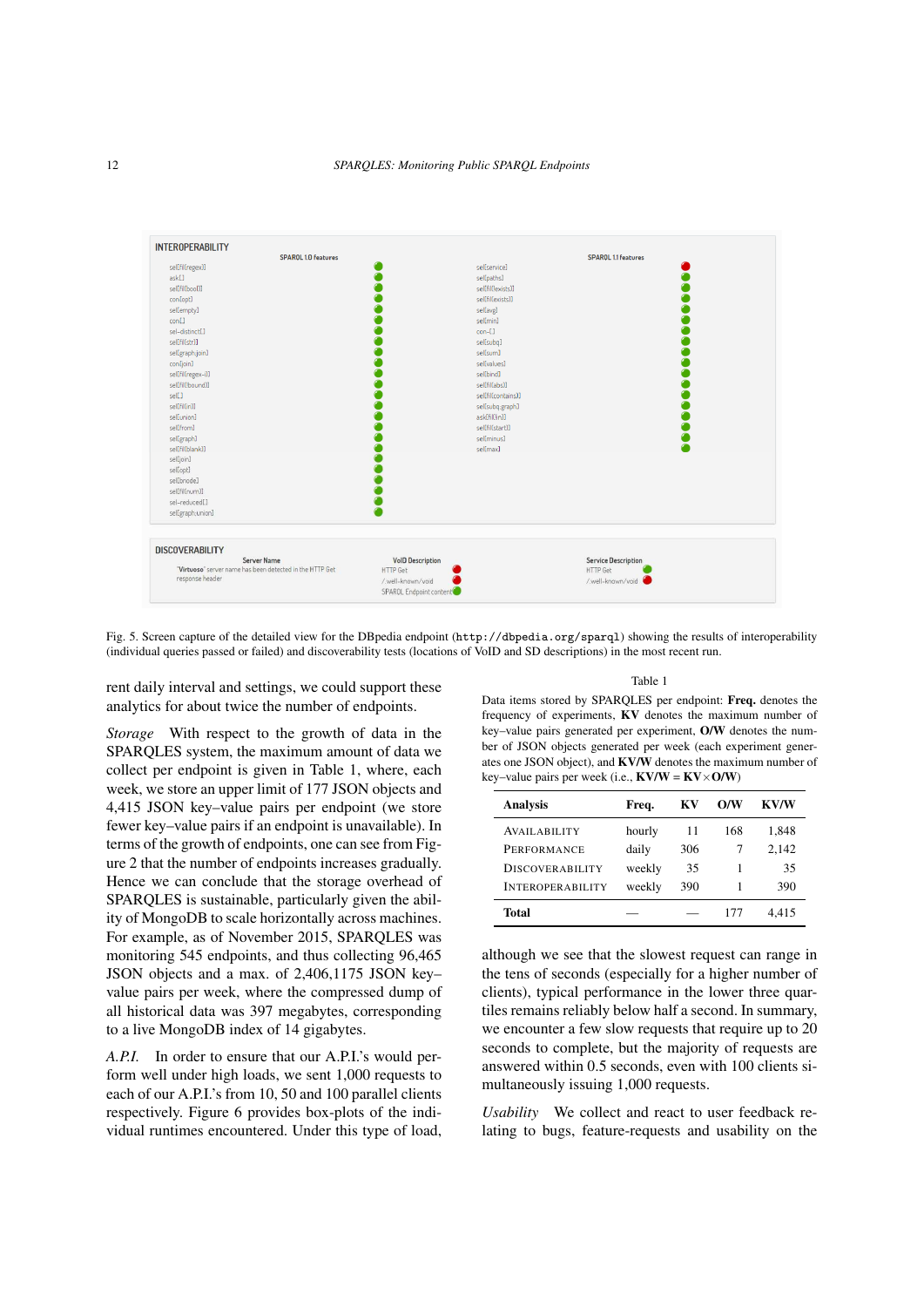<span id="page-12-1"></span>

Fig. 6. A.P.I. response times for 1,000 requests with 10, 50 and 100 parallel clients. On the *x*-axis, AUT. denotes Autocomplete, AVA. denotes Availability, DIS. denotes Discoverability, INT.. denotes Interoperability, PERF.. denotes performance. The *y*-axis shows the response times in milliseconds; the axis is given in log scale and aligned horizontally for comparison across the three plots. The box plots are drawn for the maximum, third quartile (75<sup>th</sup> percentile), median, first quartile (25<sup>th</sup> percentile) and minimum times from the individual responses.

issue tracker for the project, which as of 2015/01/30 contained 21 open issues and 24 closed issues; we refer the interested reader to [https://github.com/](https://github.com/pyvandenbussche/sparqles/issues) [pyvandenbussche/sparqles/issues](https://github.com/pyvandenbussche/sparqles/issues) for details on individual comments. Feedback has related to varied aspects, be it misreported statistics for the endpoints maintained by users, or the expense of certain queries for remote services, or problems with characters/escaping in the interface, or requests for various enhancements. This feedback has been invaluable for improving the usability, correctness and sustainability of the service. For example, one of the most important changes we have made based on this feedback was to modify the INTEROPERABILITY queries to reduce the computational strain they were placing on the public endpoints that SPARQLES monitors. We are continuing to address the open issues and consider the other feedback and requests for enhancements that we receive from the community.

# <span id="page-12-0"></span>7. Discussion

We now discuss the use-cases, impact thus far, limitations and sustainability of SPARQLES.

## *7.1. Impact*

One of the main goals of the system is to disseminate timely information about the health of individual endpoints. To help characterise the impact of SPAR-

<span id="page-12-2"></span>

Fig. 7. Number of unique sessions per month for SPARQLES

QLES, in the following we present some statistics collected from the Google Analytics for the site.

Over a 23 month period, SPARQLES has seen a total of 11,420 user sessions, averaging about 497 sessions per month. Figure [7](#page-12-2) presents the data for the past 23 months, where we see a peak in October 2013, after which the number of user sessions was between 172 (February 2014) and 823 (June 2015). Table [2](#page-13-0) presents the number of sessions along with the most visited first pages, second pages, and third pages.[17](#page-12-3)

Another indirect goal of the system is to encourage endpoints to follow best practices: we would hope

<span id="page-12-3"></span><sup>&</sup>lt;sup>17</sup>Please note that since we cannot access raw data, some of the figures may be rounded (for example, the Google Analytics system reports "3.4K" rather than an exact figure). Likewise we only have details of visits to the top twenty pages, hence we may only have an upper-bound for other pages.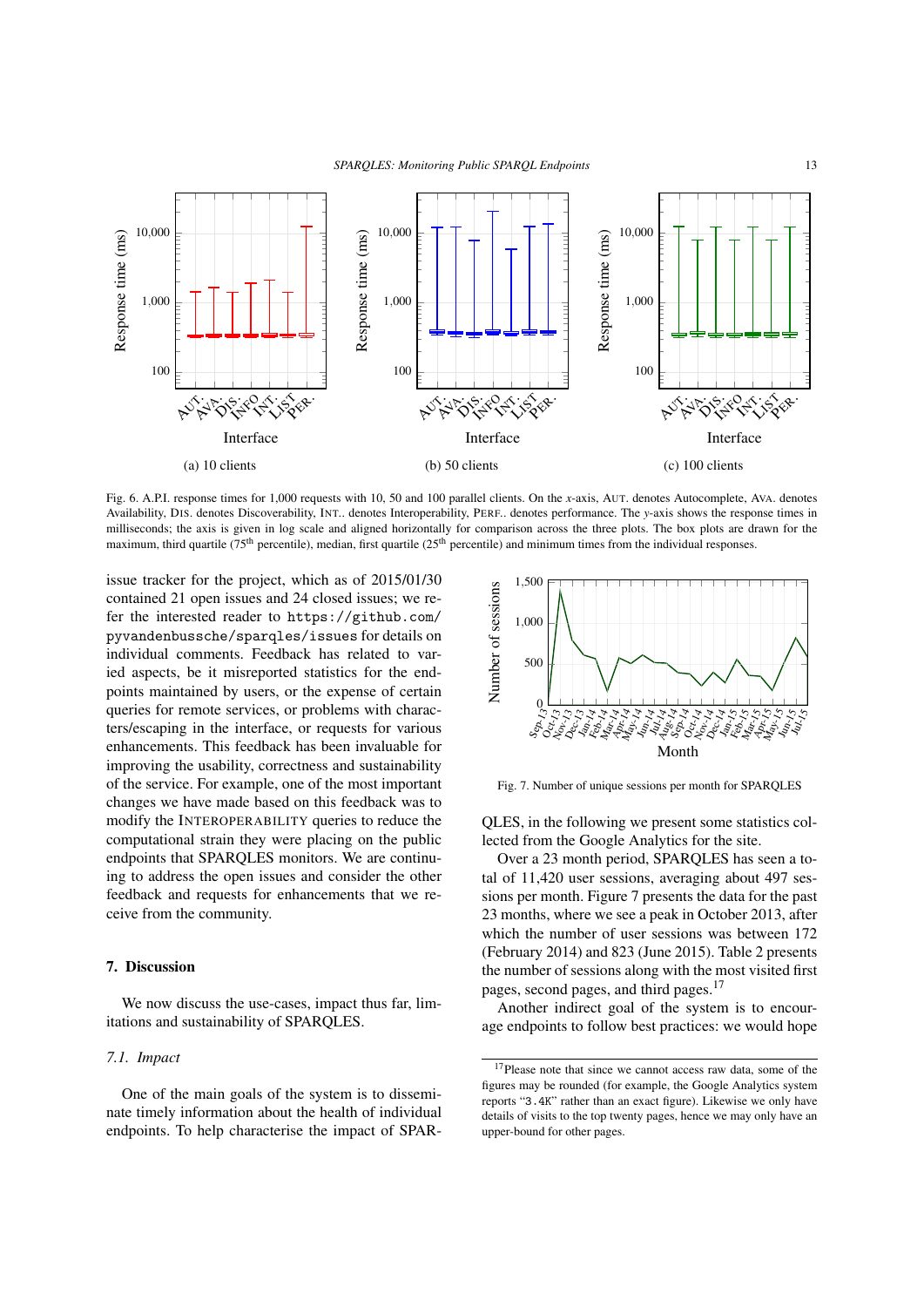<span id="page-13-0"></span>

| <b>START PAGE</b> |        | <sup>1<sup>ST</sup> INTERACTION</sup> |        | 2 <sup>ND</sup> INTERACTION |       |
|-------------------|--------|---------------------------------------|--------|-----------------------------|-------|
| <b>Total</b>      | 11.420 | <b>Total</b>                          | 3.400  | <b>Total</b>                | 2,300 |
| $\prime$          | 8.300  | /availability                         | 1.500  | specific endpoint           | 1,202 |
| specific endpoint | 1.247  | specific endpoint                     | 949    | /availability               | 340   |
| /availability     | 1.200  | /discoverability                      | 286    |                             | 326   |
| /discoverability  | 221    | /interoperability                     | 214    | /interoperability           | 179   |
| /interoperability | 172    | /performance                          | 201    | /performance                | 151   |
| /performance      | 45     |                                       | 133    | /discoverability            | 126   |
| $\sqrt{api}$      | 16     | /api                                  | 27     | $\sqrt{api}$                | <12   |
| /data             | <11    | /data                                 | ${<}7$ | /data                       | <12   |

| Table 2                                                     |
|-------------------------------------------------------------|
| Number of SPARQLES sessions over a 22 month period spanning |
| from 2013/09/27-2015/07/27.                                 |

that by tracking such metrics about endpoints, maintainers might be made aware of shortcomings with the SPARQL services they offer and rectify these accordingly. Though from personal communications with some endpoint maintainers we know that there have been anecdotal instances of this,<sup>[18](#page-13-1)</sup> it is difficult to ascertain to what degree SPARQLES has had an impact on the maturity of SPARQL endpoints in this respect.

Perhaps the most important impact of this work has been to formally acknowledge the kinks in the current public SPARQL infrastructure, which has helped motivate new lines of research. We can, for example, point to work on Linked Data Fragments, which points to our AVAILABILITY and PERFORMANCE statistics to justify why alternatives to SPARQL are needed [\[34,](#page-16-11) [35\]](#page-16-12). We can also point to our own work which takes into account the result-size limitations of endpoints from our PERFORMANCE results to motivate custom federation strategies [\[12\]](#page-15-15). Aside from using the statistics from SPARQLES to motivate new lines of research, a number of research works have also used the SPARQLES system itself, for example, Benedetti et al. [\[6\]](#page-15-16) use our endpoint list, and in particular our AVAILABILITY and INTEROPERABILITY statistics, to find active endpoints supporting SPARQL 1.1 features (as their profiling tool requires); Rietveld & Hoekstra [\[30\]](#page-16-13) use the SPARQLES search API to provide endpoint search functionality in their SPARQL client; Atemezing & Troncy [\[5\]](#page-15-17) use our API to collect a list of SPARQL endpoints for their experiments; Acosta et al. [\[1,](#page-15-18)[2\]](#page-15-19) use our PERFORMANCE statistics to design hybrid query plans that take the limitations of endpoints into account; and so forth.

#### *7.2. Limitations*

For each of the analytics presented in Section [4,](#page-4-0) we discussed a variety of specific limitations, referring, e.g., to the difficulty in distinguishing local problems from remote problems. There are also a couple of global limitations of the system worth mentioning.

First, SPARQLES is subject to Goodhart's law, which states: "*When a measure becomes a target, it ceases to be a good measure.*" An over-eager endpoint maintainer could, e.g., detect and artificially respond to SPARQLES' queries so as to improve how the endpoint is "rated" by the system. We know of no such example of this happening but it is possible.

Second, as a more pragmatic issue, since we first put the system online in October 2013, we have had various local reliability issues, where data were not collected for certain weeks, where data were lost due to server migration, and where the site itself was offline. During this period, we have been resolving various issues as they occur such that, although there are still some known issues, we now believe that the system is reaching maturity. Likewise, we have received a lot of feedback from the community, which has been invaluable for improving the service in the past years.

Third, some of the analytics may be biased towards servers that are closer geographically to the SPAR-QLES host in Austria. One option to mitigate this bias – as well as local reliability issues – would be to replicate SPARQLES analytics in multiple remote locations and create a mechanism for aggregating a global consensus across all remote instances. Currently we do not have the resources available to host another instance of SPARQLES. However, the SPARQLES code is available for download, where the community can

<span id="page-13-1"></span><sup>18</sup>See for example [https://github.com/pyvandenbussche/](https://github.com/pyvandenbussche/sparqles/issues/42) [sparqles/issues/42](https://github.com/pyvandenbussche/sparqles/issues/42).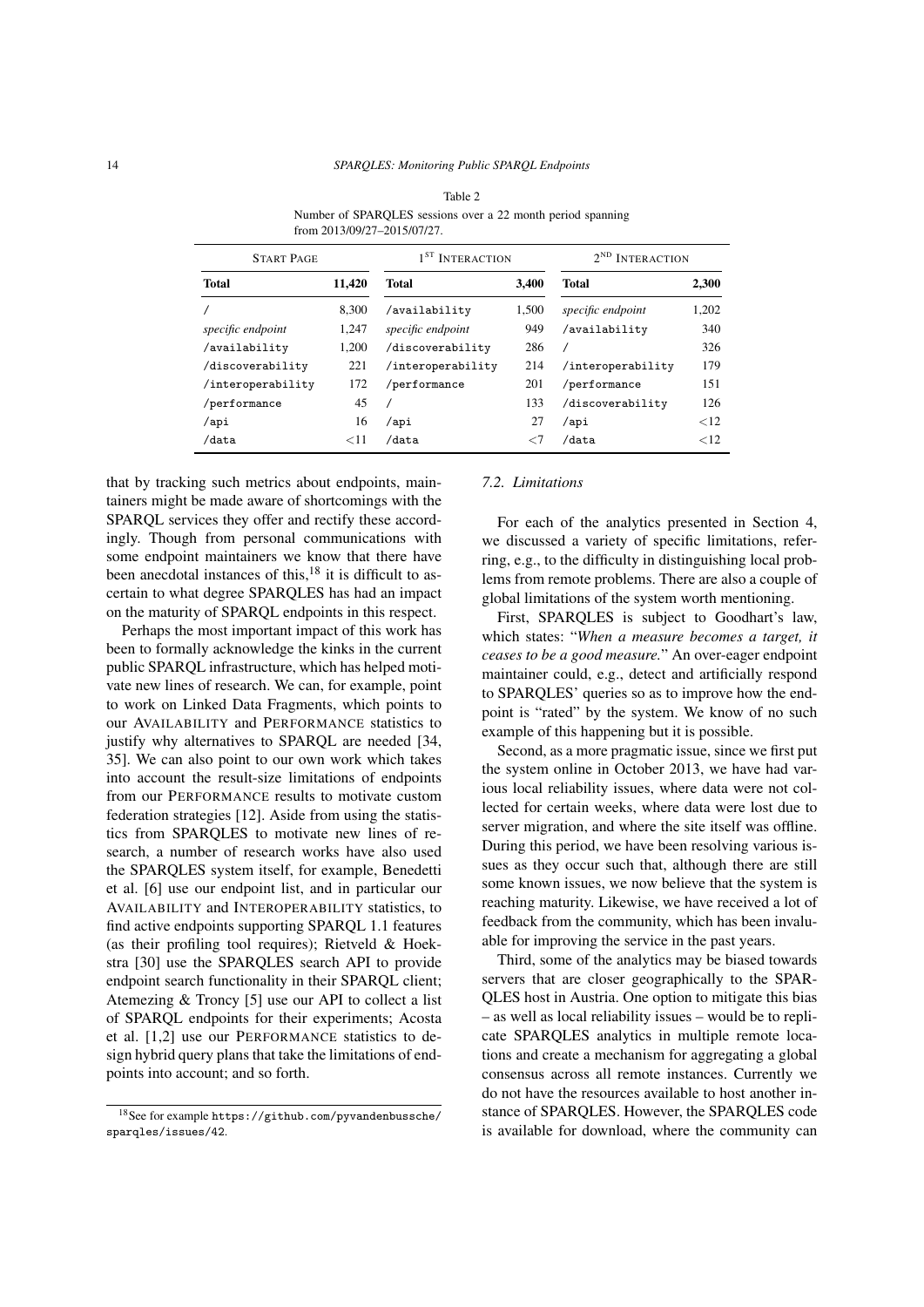download and install their own instances, perhaps targeted at those endpoints of interest to them.

#### *7.3. Sustainability*

One indirect but important aspect of sustainability is the load that SPARQLES puts on the public SPARQL infrastructure. For example, we discussed before about how the original versions of the interoperability queries were causing a heavy load for a number of SPARQL services. To mitigate this, we run more expensive tasks less frequently: while simple availability tests are done hourly, performance analytics are run daily and interoperability tests are run weekly. Likewise we have revised the interoperability queries to make them less costly and have been attentive in addressing all complaints raised in our issue tracker relating to the cost SPARQL puts on remote servers.

With respect to the long term sustainability of SPARQLES, the system is currently hosted on a university server in Austria and we have the commitment of the university – including help from system administrators – to continue hosting the service for the foreseeable future. We also provide a weekly dump of historical data, which is backed-up internally, as well as the open-source code and instructions needed to generate a new SPARQLES instance. Assuming a worst case scenario where the university would no longer be able to host the service or the data and we were no longer contactable, someone from the community could create a fresh instance of SPARQLES, albeit (in that unlikely scenario) without historical data. We of course welcome the community to mirror the service and also the historical data. Again, all code and data are available under CC-BY ( $\Theta$  $)$ ), Version 4.0.

# *7.4. Future Directions*

As the system has been maturing, we have started to consider adding some new features as requested by the community. One of the most popularly requested features is to have data collected by the SPARQLES tool made available as Linked Data. Though we are (perhaps ironically) reluctant to make a SPARQL endpoint available, as a starting point, we are looking into creating Linked Data IRIs for individual endpoints that dereference to SPARQLES statistics about them. Other requested features included offering an email notification system to contact endpoint administrators when their system was not available, or offering badges for endpoints with high availability, and so forth. There are numerous directions in which SPARQLES could still be improved, which we will tackle as time progresses.

More in terms of research, we foresee a number of potential future directions relating to SPARQLES and the monitoring of public SPARQL endpoints. One possible direction would be to look, more systematically, at further dimensions of quality specific to SPARQL endpoints – perhaps in the broader context of the survey of Linked Data quality by Zaveri et al. [\[37\]](#page-16-14) – and to design practical tests and more detailed metrics by which to monitor endpoints. Another potentially fruitful area for future investigation would be to perform formal usability studies for the system – testing times users need to perform set tasks, conducting AB tests, etc. – and adapting the SPARQLES infrastructure accordingly. Although we have been reacting to community feedback through the issue tracker and other sources, this has been in an ad hoc manner: controlled user studies would offer a more structured approach to improving SPARQLES.

We remain very much open to future collaboration with the community along these or other lines.

# <span id="page-14-0"></span>8. Conclusion

In this paper, we have presented the SPARQL Endpoint Status (SPARQLES) system for keeping track of the health and maturity of public SPARQL endpoints. We presented the high-level architecture, which consists of an offline component for running tests over endpoints, and an online component for providing visualisations and A.P.I.'s for the collected results. We presented four dimensions of analytics that the system runs over public endpoints. Thereafter, we presented some of the details of the interfaces SPARQLES provides for human and automated agents to interact with the underlying data collection. We also presented some measures with respect to the overall runtime of analytics, the growth in storage requirements, and the performance of our A.P.I.'s under load. Finally, we discussed some aspects relating to the high-level impact, limitations and sustainability of the tool.

In general, we believe that the SPARQLES system provides the community with a unique perspective on public SPARQL endpoints. The online system helps to shed light not only on some of the cobwebs and cracks in the SPARQL infrastructure, but also on the cream of the crop: those SPARQL endpoints that are highlyavailable, readily-discoverable, highly-performant and highly-interoperable.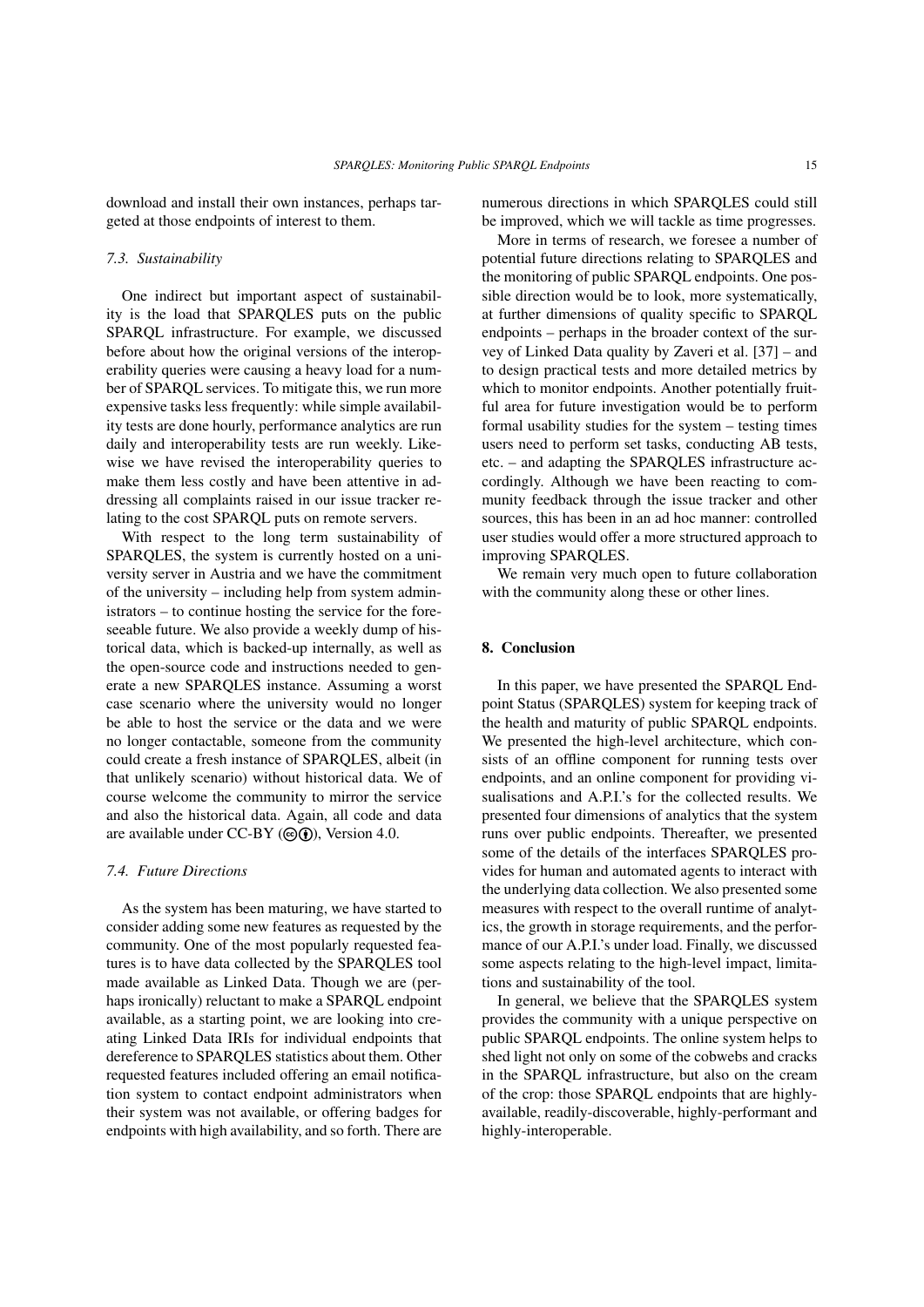*Acknowledgements* This work was supported by Fujitsu Laboratories Limited, by CONICYT/FONDE-CYT Project no. 3130617, by FONDECYT Project no. 11140900, by DGIP Project no. 116.24.1, and by the Millennium Nucleus Center for Semantic Web Research under Grant NC120004. We would like to thank the reviewers of this and our previous paper, and various other members of the Linked Data community, for their feedback on SPARQLES. We also wish to thank the Open Knowledge Foundation for hosting the project for over a year.

#### References

- <span id="page-15-18"></span>[1] M. Acosta, M. Vidal, F. Flöck, S. Castillo, C. Buil-Aranda, and A. Harth. SHEPHERD: A shipping-based query processor to enhance SPARQL endpoint performance. In Horridge et al. [\[20\]](#page-15-20), pages 453–456.
- <span id="page-15-19"></span>[2] M. Acosta, M. Vidal, F. Flöck, S. Castillo, and A. Harth. PLANET: query plan visualizer for shipping policies against single SPARQL endpoints. In Horridge et al. [\[20\]](#page-15-20), pages 189– 192.
- <span id="page-15-12"></span>[3] K. Alexander, R. Cyganiak, M. Hausenblas, and J. Zhao. Describing linked datasets. In C. Bizer, T. Heath, T. Berners-Lee, and K. Idehen, editors, *Proceedings of the WWW2009 Workshop on Linked Data on the Web, (LDOW) 2009, Madrid, Spain, April 20, 2009.*, volume 538 of *CEUR Workshop Proceedings*. CEUR-WS.org, 2009.
- <span id="page-15-9"></span>[4] M. Arias Gallego, J. D. Fernández, M. A. Martínez-Prieto, and P. de la Fuente. An empirical study of real-world SPARQL queries. In B. Berendt, L. Hollink, V. Hollink, M. Luczak-Rösch, K. Möller, and D. Vallet, editors, *Proceedings of the 1st International Workshop on Usage Analysis and the Web of Data (USEWOD 2011) co-located with the 20th International World Wide Web Conference (WWW 2011), Hyderabad, India, March 28th, 2011*, 2011.
- <span id="page-15-17"></span>[5] G. A. Atemezing and R. Troncy. Towards a linked-data based visualization wizard. In O. Hartig, A. Hogan, and J. Sequeda, editors, *Proceedings of the 5th International Workshop on Consuming Linked Data (COLD 2014) co-located with the 13th International Semantic Web Conference (ISWC 2014), Riva del Garda, Italy, October 20, 2014.*, volume 1264 of *CEUR Workshop Proceedings*. CEUR-WS.org, 2014.
- <span id="page-15-16"></span>[6] F. Benedetti, S. Bergamaschi, and L. Po. Visual querying LOD sources with LODeX. In K. Barker and J. M. Gómez-Pérez, editors, *Proceedings of the 8th International Conference on Knowledge Capture, K-CAP 2015, Palisades, NY, USA, October 7-10, 2015*, pages 12:1–12:8. ACM, 2015. DOI: 10.1145/2815833.2815849.
- <span id="page-15-11"></span>[7] B. Berendt, L. Hollink, V. Hollink, M. Luczak-Rösch, K. Möller, and D. Vallet. Usage analysis and the Web of Data. *SIGIR Forum*, 45(1):63–69, 2011. DOI: 10.1145/1988852.1988864.
- <span id="page-15-2"></span>[8] T. Berners-Lee. Linked Data. Design issues for the World Wide Web, World Wide Web Consortium, 2006.
- <span id="page-15-21"></span>[9] E. Blomqvist and T. Groza, editors. *Proceedings of the ISWC 2013 Posters & Demonstrations Track, Sydney, Australia, Oc-*

*tober 23, 2013*, volume 1035 of *CEUR Workshop Proceedings*. CEUR-WS.org, 2013.

- <span id="page-15-14"></span>[10] J. Broekstra, A. Kampman, and F. van Harmelen. Sesame: A generic architecture for storing and querying RDF and RDF schema. In I. Horrocks and J. A. Hendler, editors, *The Semantic Web – ISWC 2002, First International Semantic Web Conference, Sardinia, Italy, June 9–12, 2002, Proceedings*, volume 2342 of *Lecture Notes in Computer Science*, pages 54–68. Springer, 2002. DOI: 10.1007/3-540-48005-6\_7.
- <span id="page-15-4"></span>[11] C. Buil-Aranda, A. Hogan, J. Umbrich, and P. Vandenbussche. SPARQL web-querying infrastructure: Ready for action? In H. Alani, L. Kagal, A. Fokoue, P. T. Groth, C. Biemann, J. X. Parreira, L. Aroyo, N. F. Noy, C. Welty, and K. Janowicz, editors, *The Semantic Web – ISWC 2013 – 12th International Semantic Web Conference, Sydney, NSW, Australia, October 21– 25, 2013, Proceedings, Part II*, volume 8219 of *Lecture Notes in Computer Science*, pages 277–293. Springer, 2013. DOI: 10.1007/978-3-642-41338-4\_18.
- <span id="page-15-15"></span>[12] C. Buil-Aranda, A. Polleres, and J. Umbrich. Strategies for executing federated queries in SPARQL1.1. In P. Mika, T. Tudorache, A. Bernstein, C. Welty, C. A. Knoblock, D. Vrandecic, P. T. Groth, N. F. Noy, K. Janowicz, and C. A. Goble, editors, *The Semantic Web – ISWC 2014 – 13th International Semantic Web Conference, Riva del Garda, Italy, October 19- 23, 2014. Proceedings, Part II*, volume 8797 of *Lecture Notes in Computer Science*, pages 390–405. Springer, 2014. DOI: 10.1007/978-3-319-11915-1\_25.
- <span id="page-15-13"></span>[13] O. Erling. Virtuoso, a Hybrid RDBMS/Graph Column Store. *IEEE Data Eng. Bull.*, 35(1):3–8, 2012.
- <span id="page-15-3"></span>[14] I. Ermilov, M. Martin, J. Lehmann, and S. Auer. Linked Open Data Statistics: Collection and exploitation. In P. Klinov and D. Mouromtsev, editors, *Knowledge Engineering and the Semantic Web – 4th International Conference, KESW 2013, St. Petersburg, Russia, October 7–9, 2013. Proceedings*, volume 394 of *Communications in Computer and Information Science*, pages 242–249. Springer, 2013. DOI: 10.1007/978-3- 642-41360-5\_19.
- <span id="page-15-6"></span>[15] L. Feigenbaum, G. T. Williams, K. G. Clark, and E. Torres. SPARQL 1.1 Protocol. W3C Recommendation, March 2013.
- <span id="page-15-7"></span>[16] P. Gearon, A. Passant, and A. Polleres. SPARQL 1.1 Update. W3C Recommendation, March 2013.
- <span id="page-15-8"></span>[17] B. Glimm and C. Ogbuji. SPARQL 1.1 Entailment Regimes. W3C Recommendation, March 2013.
- <span id="page-15-5"></span>[18] S. Harris and A. Seaborne. SPARQL 1.1 Query Language. W3C Recommendation, March 2013.
- <span id="page-15-1"></span>[19] P. Hitzler, M. Krötzsch, B. Parsia, P. F. Patel-Schneider, and S. Rudolph. OWL 2 Web Ontology Language Primer. W3C Recommendation, Oct. 2009.
- <span id="page-15-20"></span>[20] M. Horridge, M. Rospocher, and J. van Ossenbruggen, editors. *Proceedings of the ISWC 2014 Posters & Demonstrations Track – a track within the 13th International Semantic Web Conference, ISWC 2014, Riva del Garda, Italy, October 21, 2014*, volume 1272 of *CEUR Workshop Proceedings*. CEUR-WS.org, 2014.
- <span id="page-15-0"></span>[21] J. Lehmann, R. Isele, M. Jakob, A. Jentzsch, D. Kontokostas, P. N. Mendes, S. Hellmann, M. Morsey, P. van Kleef, S. Auer, and C. Bizer. DBpedia – A large-scale, multilingual knowledge base extracted from Wikipedia. *Semantic Web*, 6(2):167–195, 2015. DOI: 10.3233/SW-140134.
- <span id="page-15-10"></span>[22] J. Lorey. Identifying and determining SPARQL endpoint characteristics. *IJWIS*, 10(3):226–244, 2014. DOI: 10.1108/IJWIS-